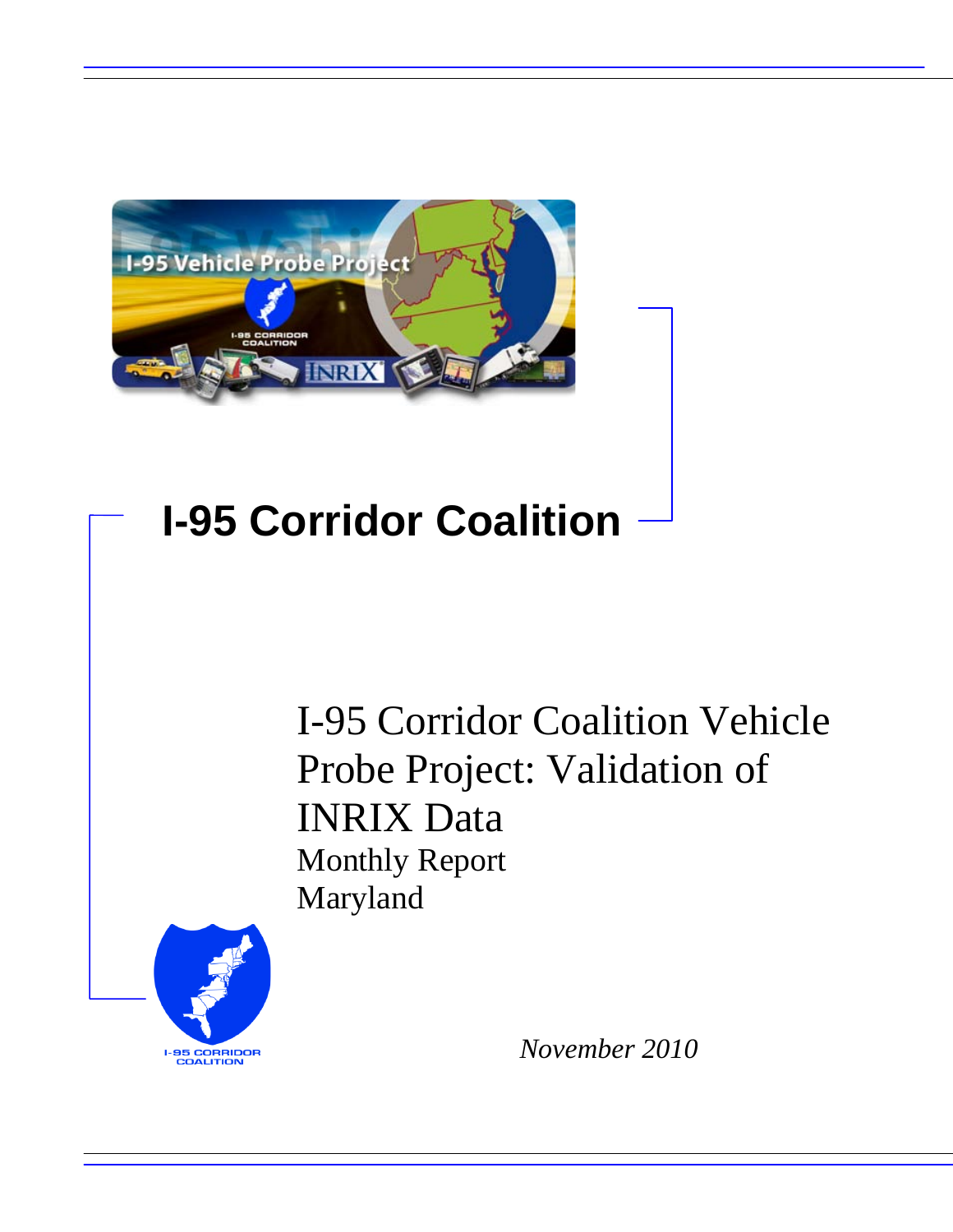# **I-95 CORRIDOR COALITION VEHICLE PROBE PROJECT: VALIDATION OF INRIXDATA NOVEMBER 2010**

## *Monthly Report*

*Prepared for:*

I-95 Corridor Coalition

*Sponsored by:*

I-95 Corridor Coalition

*Prepared by:*

Ali Haghani, Masoud Hamedi, Kaveh Farokhi Sadabadi University of Maryland, College Park

*Acknowledgements:*

The research team would like to express its gratitude for the assistance it received from the state highway officials in Delaware, Maryland, New Jersey, North Carolina, Virginia, and Pennsylvania during the course of this study. Their effort was instrumental during the data collection phase of the project. This report would not have been completed without their help.

*November2010*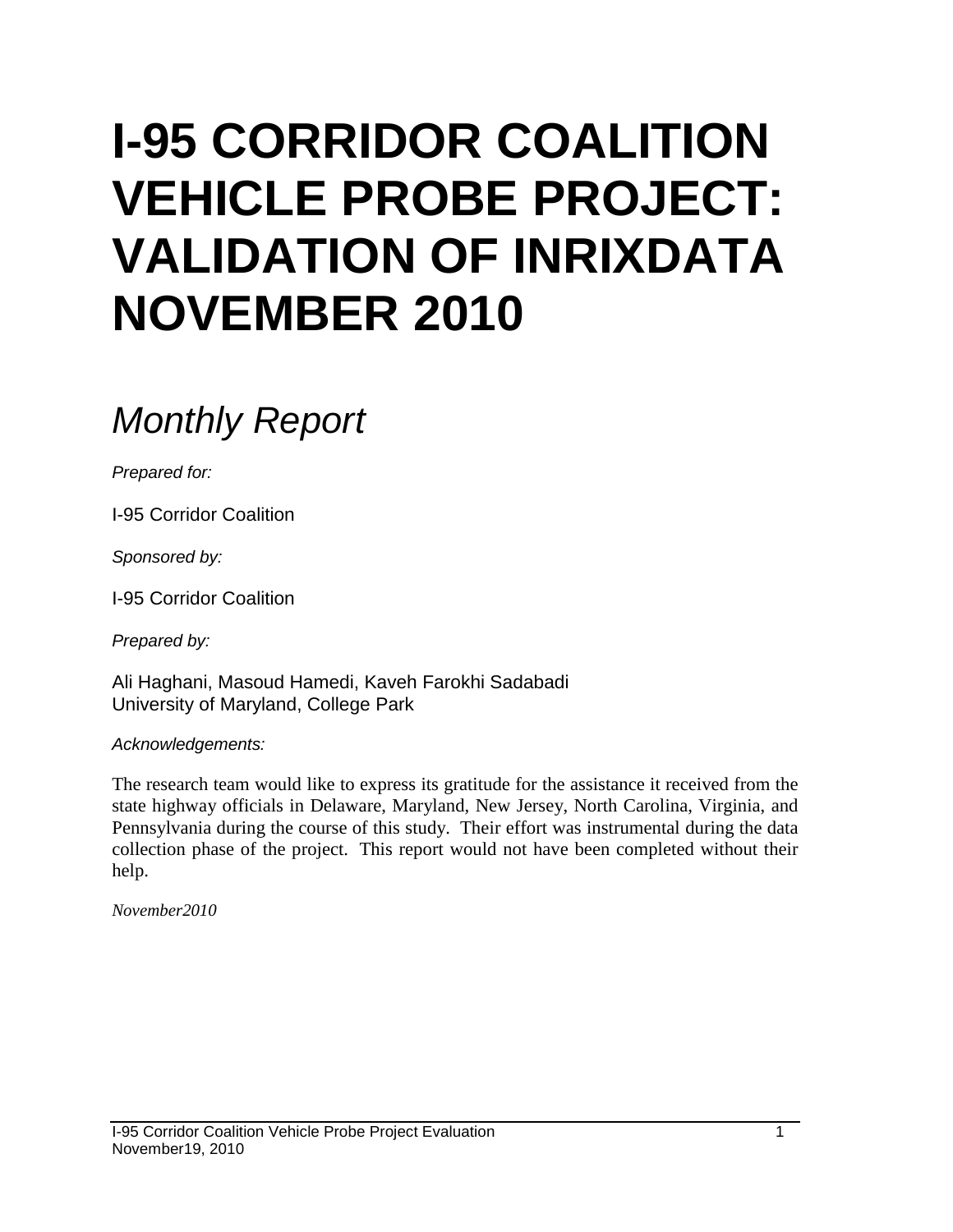## **Evaluation Results for the State of Maryland**

## *Executive Summary*

Travel time samples were collected along approximately 13.4 freeway miles, 5.9 miles of ramps, and 7.6 miles of arterials from Wednesday, October 6, 2010 through Monday, October 18, 2010. Freeway and ramps segments were located at the intersection of US50 and I495/95 on the eastern side of the Washington DC beltway. The arterial data segments were from Route 3 just north on the intersection with US 50. Data collected were compared with travel time and speed data reported by INRIX as part of the I-95 Vehicle Probe project. The freeway validation data below represents nearly 950 hours of observations along eight freeway segments, totaling approximately 13.4 miles.

ES Table 1, below summarizes the results of the comparison between the validation data and the INRIX data for freeway segments during this period. As shown, both the average absolute speed error and speed error bias were within specification for all speed bins. Even when errors are measured against the mean (rather than the SEM band), INRIX data quality meets contract quality standards for average absolute speed error (AASE). The 2.40 MPH AASE measure in the 0-30 MPH band is the lowest recorded error in that band since validation began in July of 2008.

| <b>ES Table 1 - Maryland Evaluation Summary</b> |                                                                                              |                                          |                 |                                          |                   |                  |
|-------------------------------------------------|----------------------------------------------------------------------------------------------|------------------------------------------|-----------------|------------------------------------------|-------------------|------------------|
|                                                 |                                                                                              | <b>Absolute Speed Error</b><br>(<10 mph) |                 | <b>Speed Error Bias</b><br>$(<5$ mph $)$ | Number<br>of $5$  | Hours of<br>Data |
|                                                 | Comparison with                                                                              | Comparison with                          |                 | Comparison with Comparison with          | Minute<br>Samples | Collection       |
| <b>Speed Bin</b>                                | <b>SEM Band</b>                                                                              | Mean                                     | <b>SEM Band</b> | Mean                                     |                   |                  |
| 0-30 MPH                                        | 2.40<br>3.50                                                                                 |                                          | 1.20            | 1.50                                     | 424               | 35.3             |
| 30-45 MPH                                       | 4.30                                                                                         | 7.40                                     | 3.10            | 5.40                                     | 341               | 28.4             |
| 45-60 MPH                                       | 2.60                                                                                         | 5.50                                     | 2.10            | 4.50                                     | 2785              | 232.1            |
| $>60$ MPH                                       | 1.90                                                                                         | 4.70                                     | $-1.40$         | $-2.70$                                  | 7837              | 653.1            |
| All Speeds                                      | 2.16                                                                                         | 4.93                                     | $-0.31$         | $-0.54$                                  | 11387             | 948.9            |
| roadway.                                        | Based upon data collected from October 6, 2010 through October 18, 2010 across 13.4 miles of |                                          |                 |                                          |                   |                  |

As part of the on-going validation process, vehicle probe data from each state is validated on a rotating basis. Since the inception of the validation process, data on roadways in the State of Maryland were validated on four occasions: August 2008, March 2009, February 2010, and October 2010. This represents more than 2800 hours of observations along nearly 83 miles of freeway segments in Maryland. ES Table 2 provides a summary of the cumulative validation effort. As shown, the absolute average speed error and speed error bias is within specification for all speed bins.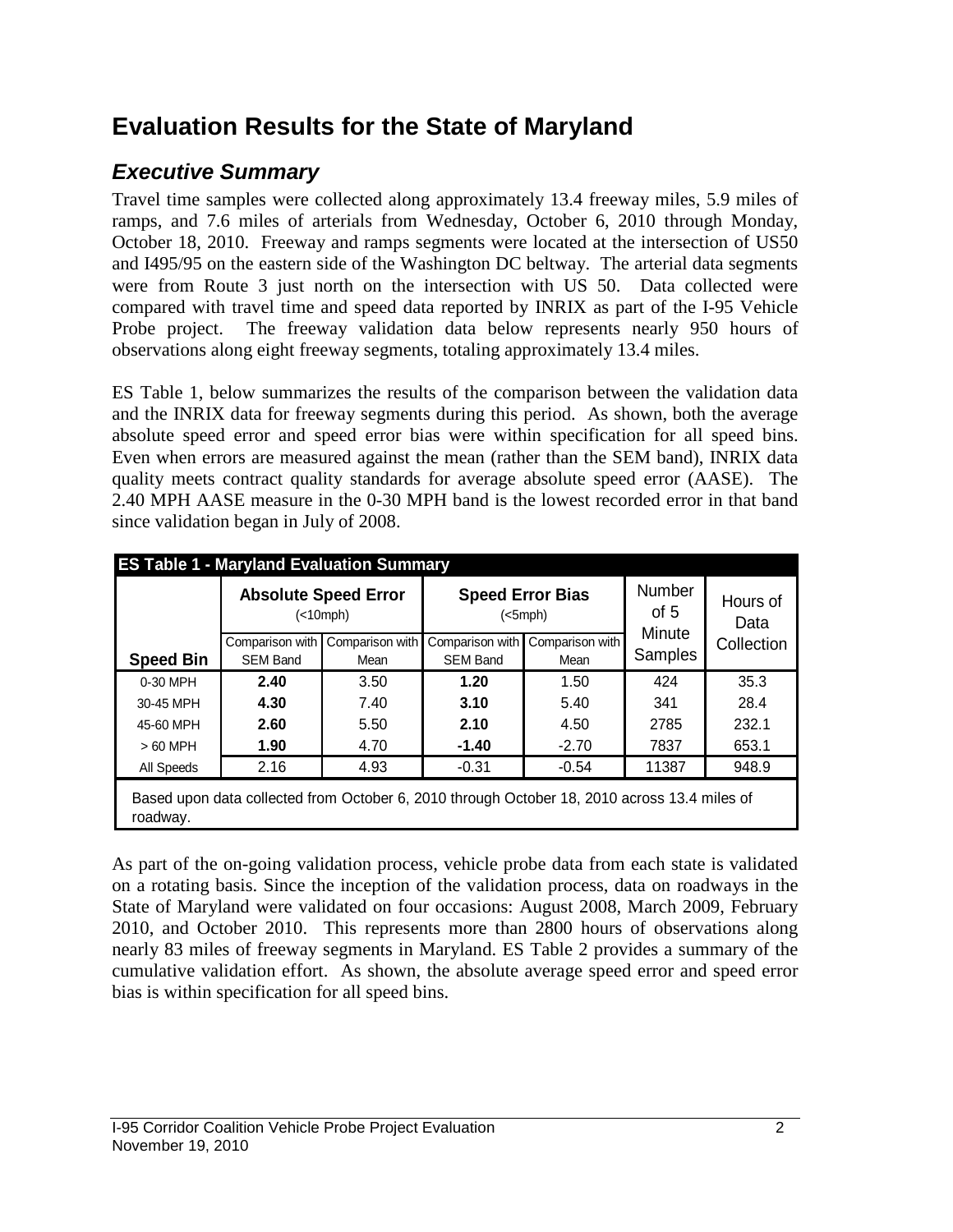|                  | <b>Absolute Speed Error</b> |                                                                 |                 | <b>Speed Error Bias</b> |                       |               |  |
|------------------|-----------------------------|-----------------------------------------------------------------|-----------------|-------------------------|-----------------------|---------------|--|
|                  |                             | Comparison with Comparison with Comparison with Comparison with |                 |                         | Number of 5<br>Minute | Hours of Data |  |
| <b>Speed Bin</b> | <b>SEM Band</b>             | Mean                                                            | <b>SEM Band</b> | Mean                    | <b>Samples</b>        | Collection    |  |
| 0-30 MPH         | 3.50                        | 4.82                                                            | 1.37            | 1.72                    | 1727                  | 143.9         |  |
| 30-45 MPH        | 4.35                        | 6.76                                                            | 1.96            | 3.01                    | 2108                  | 175.7         |  |
| 45-60 MPH        | 2.11                        | 4.30                                                            | 0.52            | 1.38                    | 11198                 | 933.2         |  |
| $>60$ MPH        | 1.80                        | 4.29                                                            | $-1.44$         | $-2.81$                 | 19578                 | 1631.5        |  |
| All Speeds       | 2.14                        | 4.47                                                            | $-0.46$         | $-0.88$                 | 34611                 | 2884.3        |  |

Validation data collected from the 5.9 miles of freeway ramps represented seven of the eight ramps within the freeway interchange. This data was analyzed separately and not included in this analysis described above. Ramp data is being evaluated for informational purposes only, and is not subject to the quality specifications for freeway data. Even so, the specifications for freeway AASE were met in all speed categories for the ramp data, and the specifications for freeway speed error bias (SEB) were met in the 30-45 MPH, and 45-60 MPH speed bines. The ramp validation failed to meet the freeway SEB specification by only 0.6 and 0.4 MPH for the 0-30 MPH and >60 MPH speed bins respectively.

Travel time samples collected along Route 3 were compared with travel time and speed data reported by INRIX as part of this project. The arterial data is included for informational purposes noting that INRIX has volunteered arterial data at no cost to the Coalition for the first three years, and that the method to evaluate quality on arterial roadways has not been fully evaluated. The Coalition is currently in the process of developing appropriate quality metrics and validation methods.

The validation exercises in Maryland in October of 2010 have been the most productive to date in that data from a total of 19 segments (8 freeway, 7 ramps, and 4 arterials) were collected and analyzed.

## *Data Collection*

Bluetooth sensor deployments in Maryland started on Wednesday, October 6, 2010. The actual deployments in Maryland were performed with the assistance of Maryland Coordinated Highways Action Response Team (CHART) personnel. Sensors remained in the same position until they were retrieved two weeks later on Monday, October 18, 2010. This round of data collections in Maryland was designed to cover segments of the highways along which both recurrent and non-recurrent congestions could be expected during both peak and off-peak periods.

Figure 1 presents snapshots of the roadway segments over which Bluetooth sensors were deployed in Maryland. In this figure, red segments represent freeway segments while the blue color indicates the arterial segments selected for analysis in this round of validation.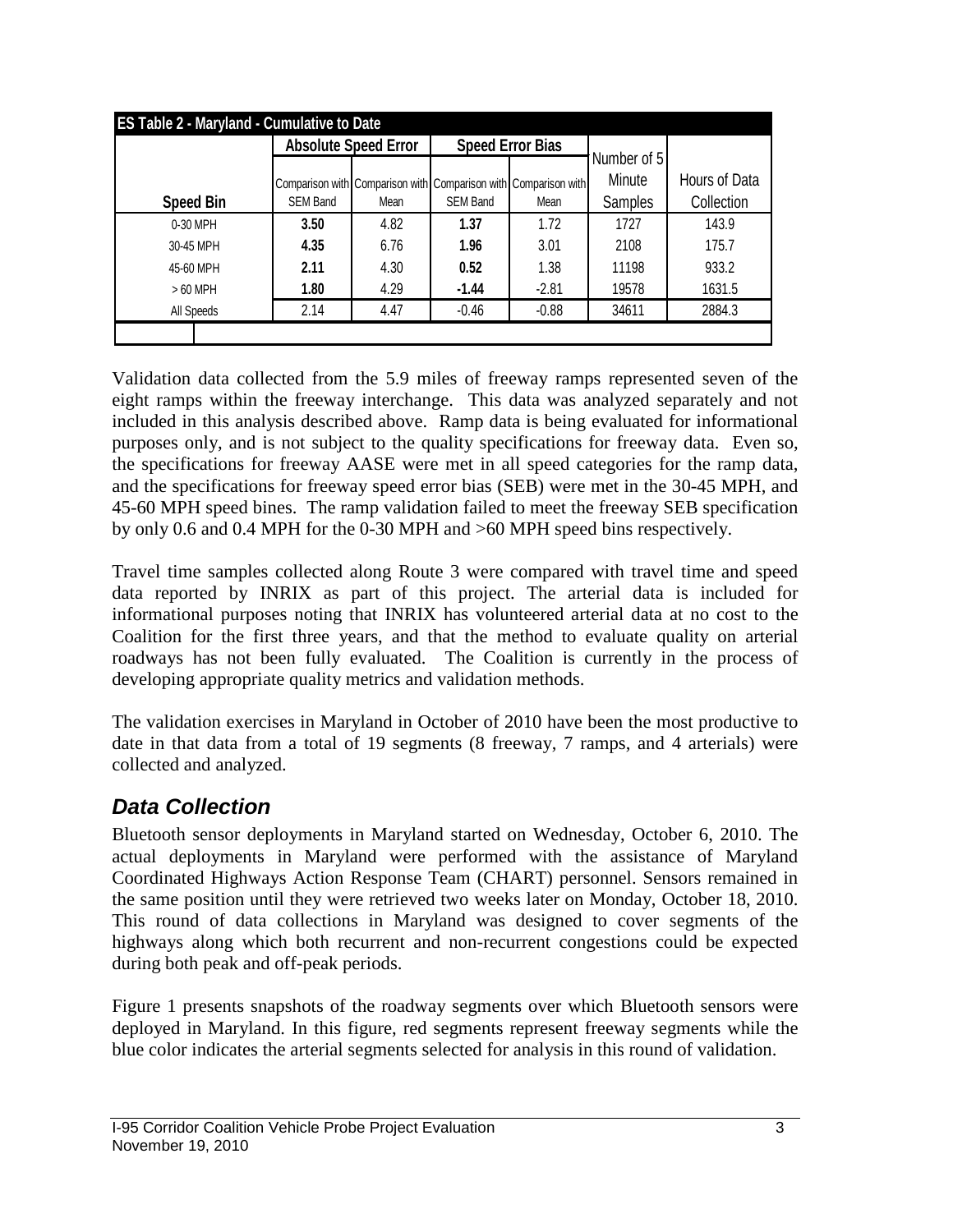Table 1 presents a list of specific TMC segments that were selected as the validation sample in Maryland. These segments cover a total length of about 13 freeway miles, over seven arterial miles, and about six ramp miles. Since some TMC segments in this corridor are less than one mile long, when appropriate, consecutive TMC segments are combined to form path segments longer than one mile. In total, in this document results of validation performed on eight freeways segments are reported; six of which are path segments combined from multiple standard TMC segments. The coordinates of the locations at which the Bluetooth sensors were deployed throughout the state of Maryland are highlighted in Table 2. It should be noted that the configuration of consecutive TMC segments is such that the endpoint of one TMC segment and the start point of the next TMC segment are overlapping, so one Bluetooth sensor in that location is covering both TMC segments.

Finally, Table 3 summarizes the segment definitions used in the validation process which also presents the distances that have been used in the estimation of Bluetooth speeds based on travel times. Details of the algorithm used to estimate equivalent path travel times based on INRIX data feeds for individual TMC segments are provided in a separate report. This algorithm finds an equivalent INRIX travel time (and therefore travel speed) corresponding to each sample Bluetooth travel time observation on the path segment of interest.

## *Analysis of Results*

Table 4 summarizes the data quality measures obtained as a result of comparison between Bluetooth and all reported INRIX speeds. In all speed bins, INRIX data meets the data quality measures set forth in the contract when errors are measured as a distance from the 1.96 times the standard error band.

Table 5 shows the percentage of the time intervals that fall within 5 mph of the SEM band and the mean for each speed bin for all TMC segments in Maryland. Tables 6 and 7 present detailed data for individual TMC segments in Maryland in similar format as Tables 4 and 5, respectively. Note that for some segments and in some speed bins the comparison results may not be reliable due to small number of observations.

Figures 2 and 3 show the overall speed error biases for different speed bins, and the average absolute speed errors for all validation segments in Maryland, respectively. These figures correspond to Table 4.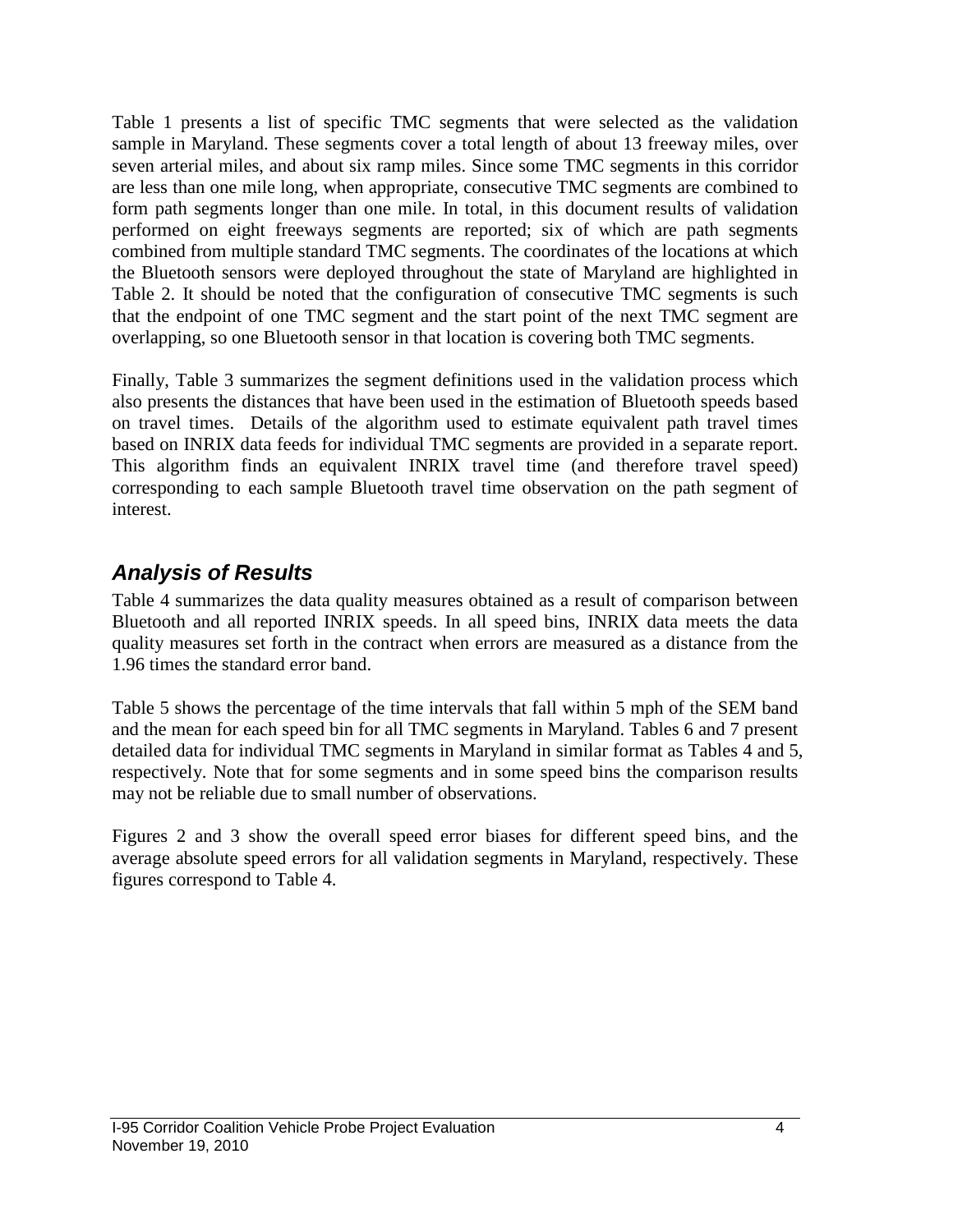

**Figure 1 TMC segments selected for validation in Maryland**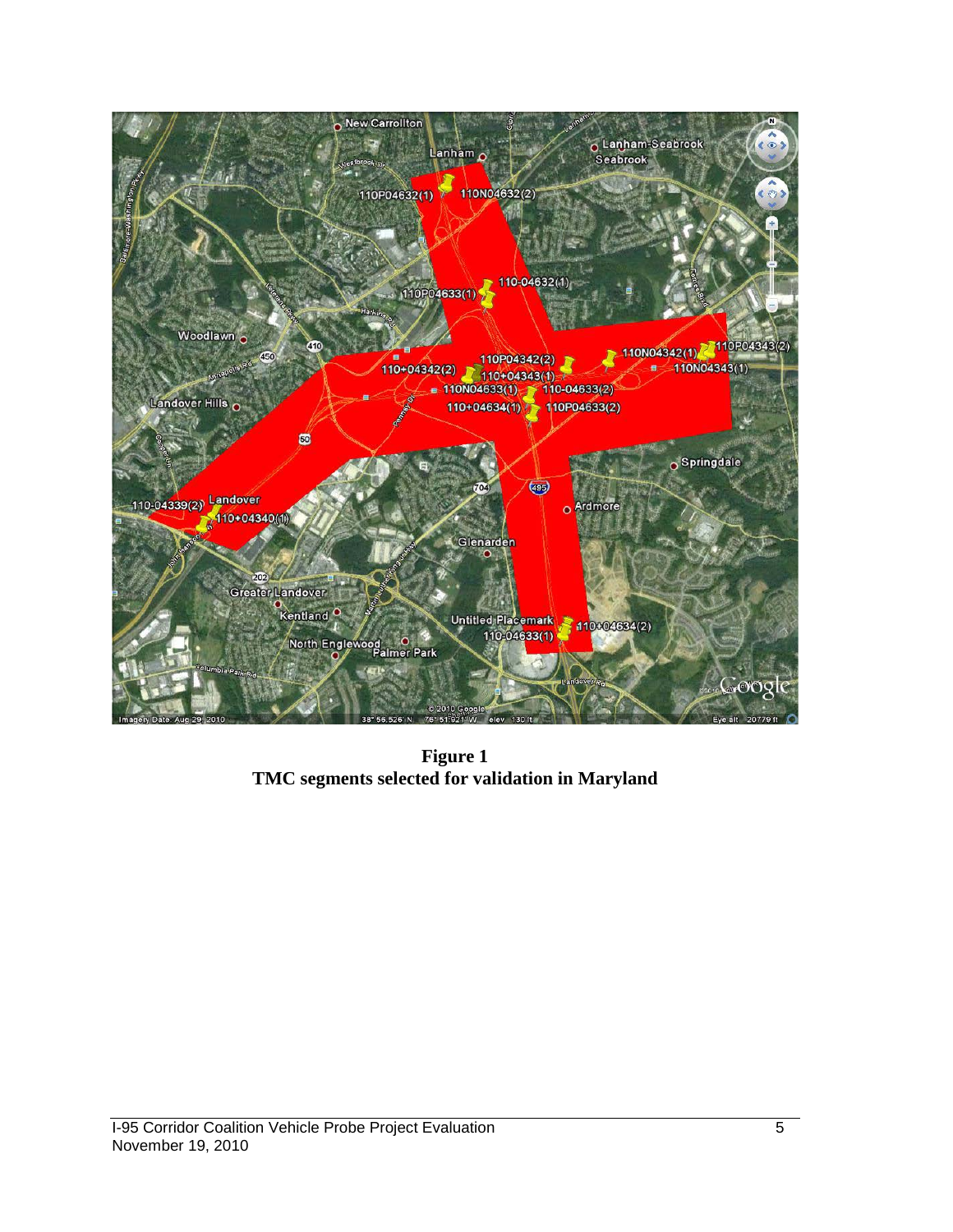

**Figure 1 (Cont'd) TMC segments selected for validation in Maryland**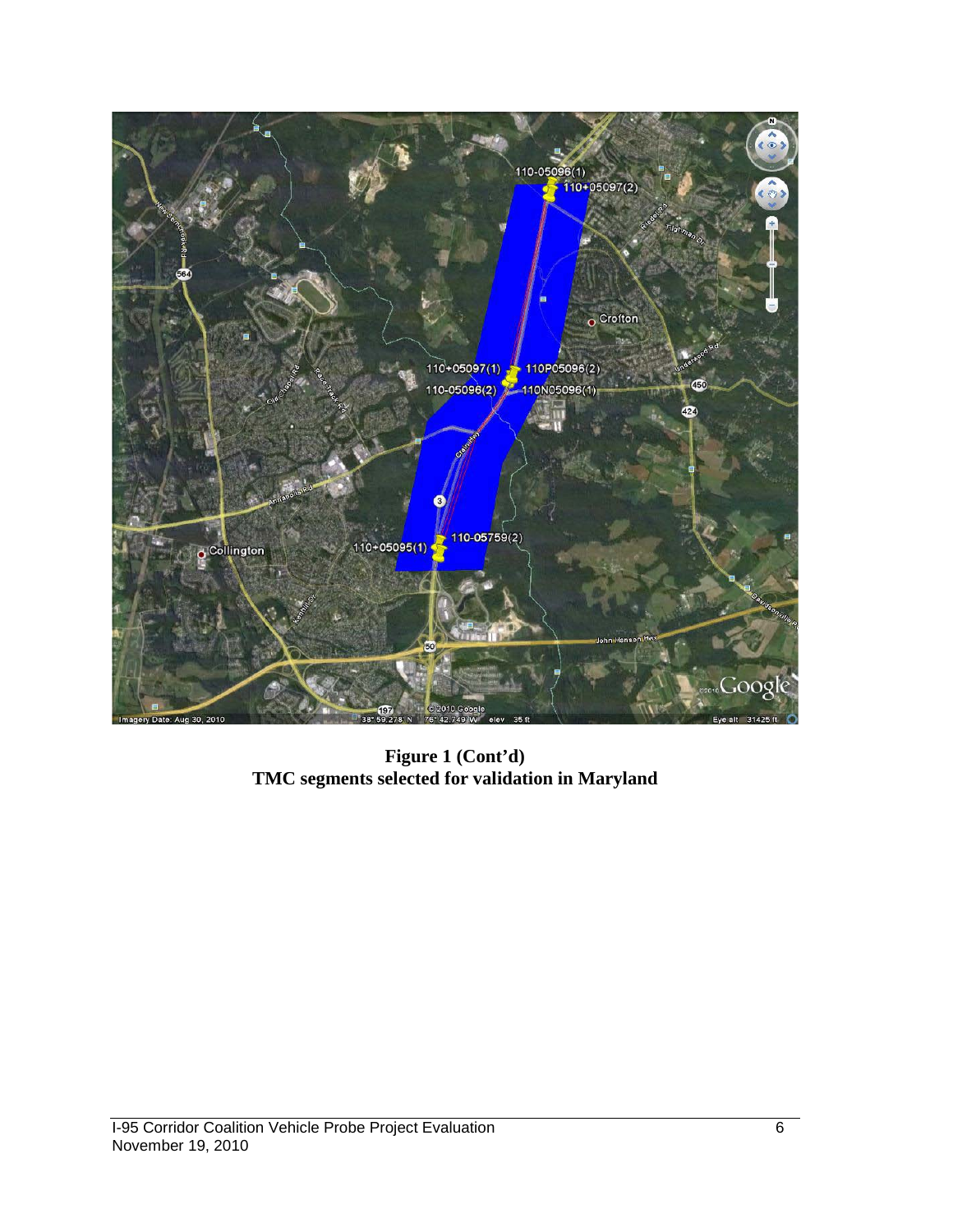**Table 1 Traffic Message Channel segments picked for validation in Maryland**

|                 |             |                |                                   |                                   |                        |                  | <b>LENGTH</b> |
|-----------------|-------------|----------------|-----------------------------------|-----------------------------------|------------------------|------------------|---------------|
| <b>TYPE</b>     | <b>TMC</b>  | <b>HIGHWAY</b> | <b>STARTING AT</b>                | <b>ENDING AT</b>                  | <b>COUNTY</b>          | <b>DIRECTION</b> | (mile)        |
| Freeway         | $110+04340$ | $US-50$        | <b>MD-202/LANDOVER RD</b>         | <b>MD-410/EXIT 5</b>              | PRINCE GEORGE'S        | <b>EASTBOUND</b> | 0.9           |
| Freeway         | 110P04340   | $US-50$        | <b>MD-410/EXIT 5</b>              | <b>MD-410/EXIT 5</b>              | PRINCE GEORGE'S        | <b>EASTBOUND</b> | 0.6           |
| Freeway         | $110+04341$ | $US-50$        | <b>MD-410/EXIT 5</b>              | <b>GARDEN CITY DR/EXIT 6</b>      | PRINCE GEORGE'S        | <b>EASTBOUND</b> | 0.1           |
| Freeway         | 110P04341   | <b>US-50</b>   | <b>GARDEN CITY DR/EXIT 6</b>      | <b>GARDEN CITY DR/EXIT 6</b>      | PRINCE GEORGE'S        | <b>EASTBOUND</b> | $0.2\,$       |
| Freeway         | $110+04342$ | $US-50$        | <b>GARDEN CITY DR/EXIT 6</b>      | I-495/I-95/CAPITAL BELTWAY/EXIT 7 | PRINCE GEORGE'S        | <b>EASTBOUND</b> | 0.3           |
| Freeway         | 110P04342   | $US-50$        | I-495/I-95/CAPITAL BELTWAY/EXIT 7 | I-495/I-95/CAPITAL BELTWAY/EXIT 7 | PRINCE GEORGE'S        | <b>EASTBOUND</b> | 0.6           |
| Freeway         | $110+04343$ | $US-50$        | I-495/I-95/CAPITAL BELTWAY/EXIT 7 | MD-704/MLK JR HWY/EXIT 8          | PRINCE GEORGE'S        | <b>EASTBOUND</b> | 0.4           |
| Freeway         | 110P04343   | $US-50$        | MD-704/MLK JR HWY/EXIT 8          | MD-704/MLK JR HWY/EXIT 8          | PRINCE GEORGE'S        | <b>EASTBOUND</b> | 0.5           |
| Freeway         | 110N04343   | $US-50$        | MD-704/MLK JR HWY/EXIT 8          | MD-704/MLK JR HWY/EXIT 8          | PRINCE GEORGE'S        | <b>WESTBOUND</b> | 0.4           |
| Freeway         | 110-04342   | $US-50$        | MD-704/MLK JR HWY/EXIT 8          | I-495/I-95/CAPITAL BELTWAY/EXIT 7 | PRINCE GEORGE'S        | WESTBOUND        | 0.3           |
| Freeway         | 110N04342   | $US-50$        | I-495/I-95/CAPITAL BELTWAY/EXIT 7 | I-495/I-95/CAPITAL BELTWAY/EXIT 7 | PRINCE GEORGE'S        | <b>WESTBOUND</b> | 0.9           |
| Freeway         | 110-04341   | $US-50$        | I-495/I-95/CAPITAL BELTWAY/EXIT 7 | <b>GARDEN CITY DR/EXIT 6</b>      | PRINCE GEORGE'S        | <b>WESTBOUND</b> | 0.3           |
| Freeway         | 110N04341   | $US-50$        | <b>GARDEN CITY DR/EXIT 6</b>      | <b>GARDEN CITY DR/EXIT 6</b>      | PRINCE GEORGE'S        | <b>WESTBOUND</b> | 0.4           |
| Freeway         | 110-04340   | $US-50$        | <b>GARDEN CITY DR/EXIT 6</b>      | <b>MD-410/EXIT 5</b>              | PRINCE GEORGE'S        | <b>WESTBOUND</b> | 0.1           |
| Freeway         | 110N04340   | $US-50$        | <b>MD-410/EXIT 5</b>              | <b>MD-410/EXIT 5</b>              | PRINCE GEORGE'S        | <b>WESTBOUND</b> | 0.4           |
| Freeway         | 110-04339   | <b>US-50</b>   | <b>MD-410/EXIT 5</b>              | <b>MD-202/LANDOVER RD</b>         | PRINCE GEORGE'S        | <b>WESTBOUND</b> | 0.9           |
| Freeway         | 110-04633   | $I-495$        | MD-202/LANDOVER RD/EXIT 17        | <b>US-50/EXIT 19</b>              | <b>PRINCE GEORGE'S</b> | COUNTERCLOCKWISE | 1.5           |
| Freeway         | 110N04633   | $I-495$        | <b>US-50/EXIT 19</b>              | <b>US-50/EXIT 19</b>              | PRINCE GEORGE'S        | COUNTERCLOCKWISE | 0.8           |
| Freeway         | 110-04632   | $I-495$        | <b>US-50/EXIT 19</b>              | MD-450/ANNAPOLIS RD/EXIT 20       | PRINCE GEORGE'S        | COUNTERCLOCKWISE | 0.4           |
| Freeway         | 110N04632   | $I-495$        | MD-450/ANNAPOLIS RD/EXIT 20       | MD-450/ANNAPOLIS RD/EXIT 20       | PRINCE GEORGE'S        | COUNTERCLOCKWISE | 0.4           |
| Freeway         | 110P04632   | $I-495$        | MD-450/ANNAPOLIS RD/EXIT 20       | MD-450/ANNAPOLIS RD/EXIT 20       | PRINCE GEORGE'S        | <b>CLOCKWISE</b> | 0.2           |
| Freeway         | $110+04633$ | $I-495$        | MD-450/ANNAPOLIS RD/EXIT 20       | <b>US-50/EXIT 19</b>              | PRINCE GEORGE'S        | <b>CLOCKWISE</b> | 0.6           |
| Freeway         | 110P04633   | $I-495$        | <b>US-50/EXIT 19</b>              | <b>US-50/EXIT 19</b>              | PRINCE GEORGE'S        | <b>CLOCKWISE</b> | 0.8           |
| Freeway         | $110+04634$ | $I-495$        | <b>US-50/EXIT 19</b>              | MD-202/LANDOVER RD/EXIT 17        | PRINCE GEORGE'S        | <b>CLOCKWISE</b> | 1.5           |
| <b>SUBTOTAL</b> |             |                |                                   |                                   |                        |                  | 13.4          |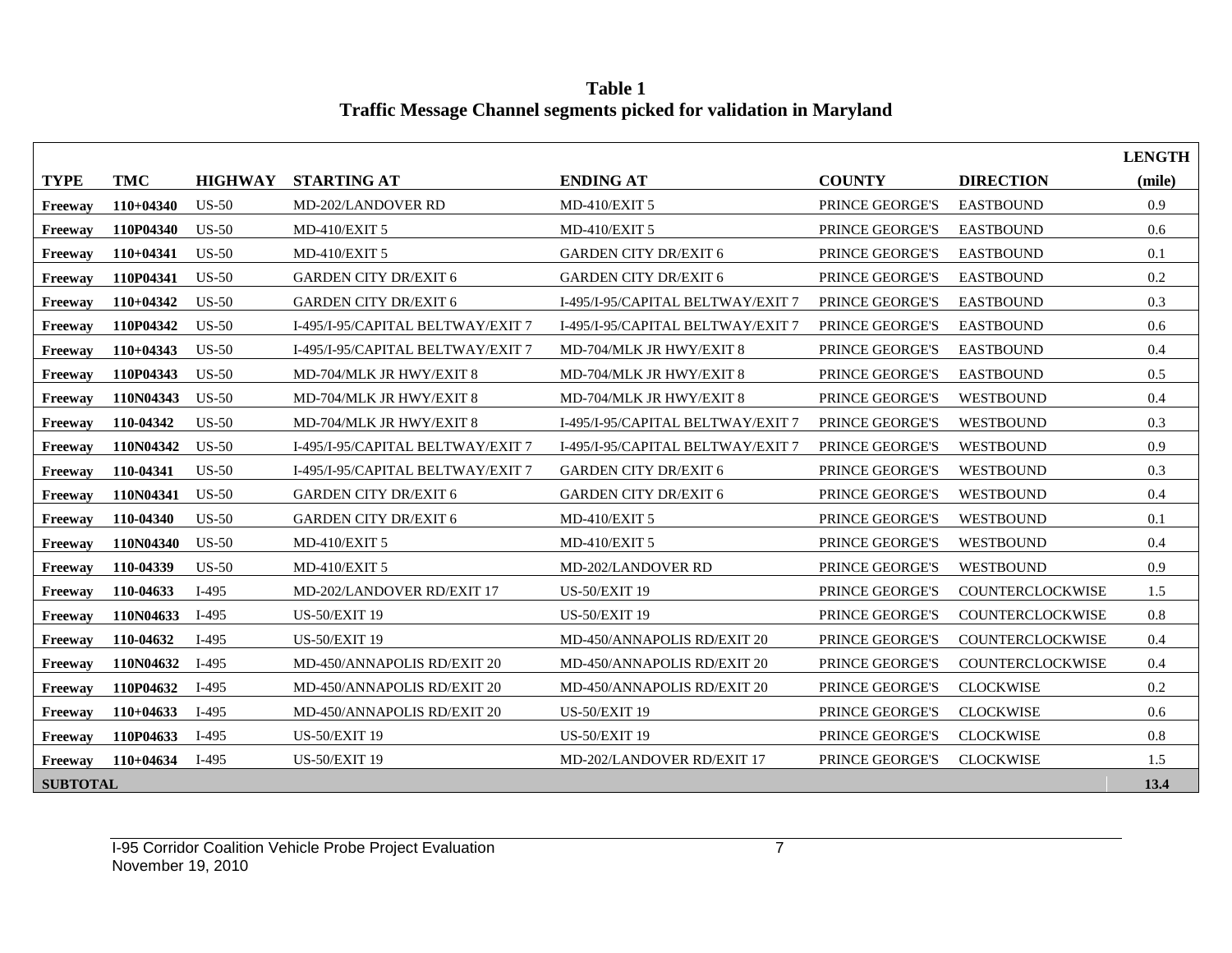|                 |           |                                   |                      |                        |                         | <b>LENGTH</b> |
|-----------------|-----------|-----------------------------------|----------------------|------------------------|-------------------------|---------------|
| TYPE            | TMC       | <b>STARTING AT</b>                | <b>ENDING AT</b>     | <b>COUNTY</b>          | <b>DIRECTION</b>        | (mile)        |
| Ramp            | 110P14591 | I-495/I-95/CAPITAL BELTWAY/EXIT 7 | EXIT <sub>7</sub>    | PRINCE GEORGE'S        | $I-495$                 | 0.1           |
| Ramp            | 110P14593 | EXIT <sub>7</sub>                 | EXIT <sub>7</sub>    | PRINCE GEORGE'S        | I-495 SOUTHBOUND        | 0.4           |
| Ramp            | 110P14595 | EXIT <sub>7</sub>                 | EXIT <sub>7</sub>    | PRINCE GEORGE'S        | <b>I-495 SOUTHBOUND</b> | 0.1           |
| Ramp            | 110P14591 | I-495/I-95/CAPITAL BELTWAY/EXIT 7 | EXIT <sub>7</sub>    | PRINCE GEORGE'S        | $I-495$                 | 0.1           |
| Ramp            | 110P14597 | EXIT <sub>7</sub>                 | EXIT <sub>7</sub> A  | <b>PRINCE GEORGE'S</b> | <b>I-495 NORTHBOUND</b> | 0.8           |
| Ramp            | 110P14599 | EXIT <sub>7A</sub>                | EXIT <sub>7</sub> A  | PRINCE GEORGE'S        | <b>I-495 NORTHBOUND</b> | 0.2           |
| Ramp            | 110P14605 | I-495/I-95/CAPITAL BELTWAY/EXIT 7 | EXIT <sub>7B</sub>   | <b>PRINCE GEORGE'S</b> | <b>I-495 NORTHBOUND</b> | 0.2           |
| Ramp            | 110P14607 | EXIT <sub>7B</sub>                | EXIT <sub>7B</sub>   | PRINCE GEORGE'S        | <b>I-495 NORTHBOUND</b> | 0.2           |
| Ramp            | 110P14609 | EXIT <sub>7B</sub>                | <b>EXIT 7B</b>       | PRINCE GEORGE'S        | <b>I-495 NORTHBOUND</b> | 0.4           |
| Ramp            | 110P14599 | EXIT <sub>7B</sub>                | EXIT <sub>7B</sub>   | <b>PRINCE GEORGE'S</b> | <b>I-495 NORTHBOUND</b> | 0.2           |
| Ramp            | 110P14605 | I-495/I-95/CAPITAL BELTWAY/EXIT 7 | EXIT <sub>7</sub> A  | PRINCE GEORGE'S        | <b>I-495 NORTHBOUND</b> | 0.2           |
| Ramp            | 110P14611 | EXIT <sub>7</sub> A               | EXIT <sub>7</sub> A  | PRINCE GEORGE'S        | <b>I-495 SOUTHBOUND</b> | 0.8           |
| Ramp            | 110P14595 | EXIT <sub>7</sub> A               | EXIT <sub>7</sub> A  | PRINCE GEORGE'S        | <b>I-495 SOUTHBOUND</b> | 0.1           |
| Ramp            | 110P14601 | <b>US-50/EXIT 19</b>              | EXIT <sub>19A</sub>  | PRINCE GEORGE'S        | <b>US-50 EASTBOUND</b>  | 0.5           |
| Ramp            | 110P14613 | <b>US-50/EXIT 19</b>              | EXIT <sub>19B</sub>  | PRINCE GEORGE'S        | <b>US-50 EASTBOUND</b>  | 0.3           |
| Ramp            | 110P14617 | EXIT 19B                          | EXIT 19B             | PRINCE GEORGE'S        | <b>US-50 WESTBOUND</b>  | 0.2           |
| Ramp            | 110P14619 | EXIT <sub>19B</sub>               | EXIT <sub>19B</sub>  | <b>PRINCE GEORGE'S</b> | <b>US-50 WESTBOUND</b>  | 0.2           |
| Ramp            | 110P14613 | <b>US-50/EXIT 19</b>              | EXIT 19A             | PRINCE GEORGE'S        | <b>US-50 EASTBOUND</b>  | 0.3           |
| Ramp            | 110P14615 | EXIT <sub>19</sub> A              | EXIT <sub>19</sub> A | PRINCE GEORGE'S        | <b>US-50 EASTBOUND</b>  | 0.6           |
| <b>SUBTOTAL</b> |           |                                   |                      |                        |                         | 5.9           |

**Table 1 (Cont'd) Traffic Message Channel segments picked for validation in Maryland**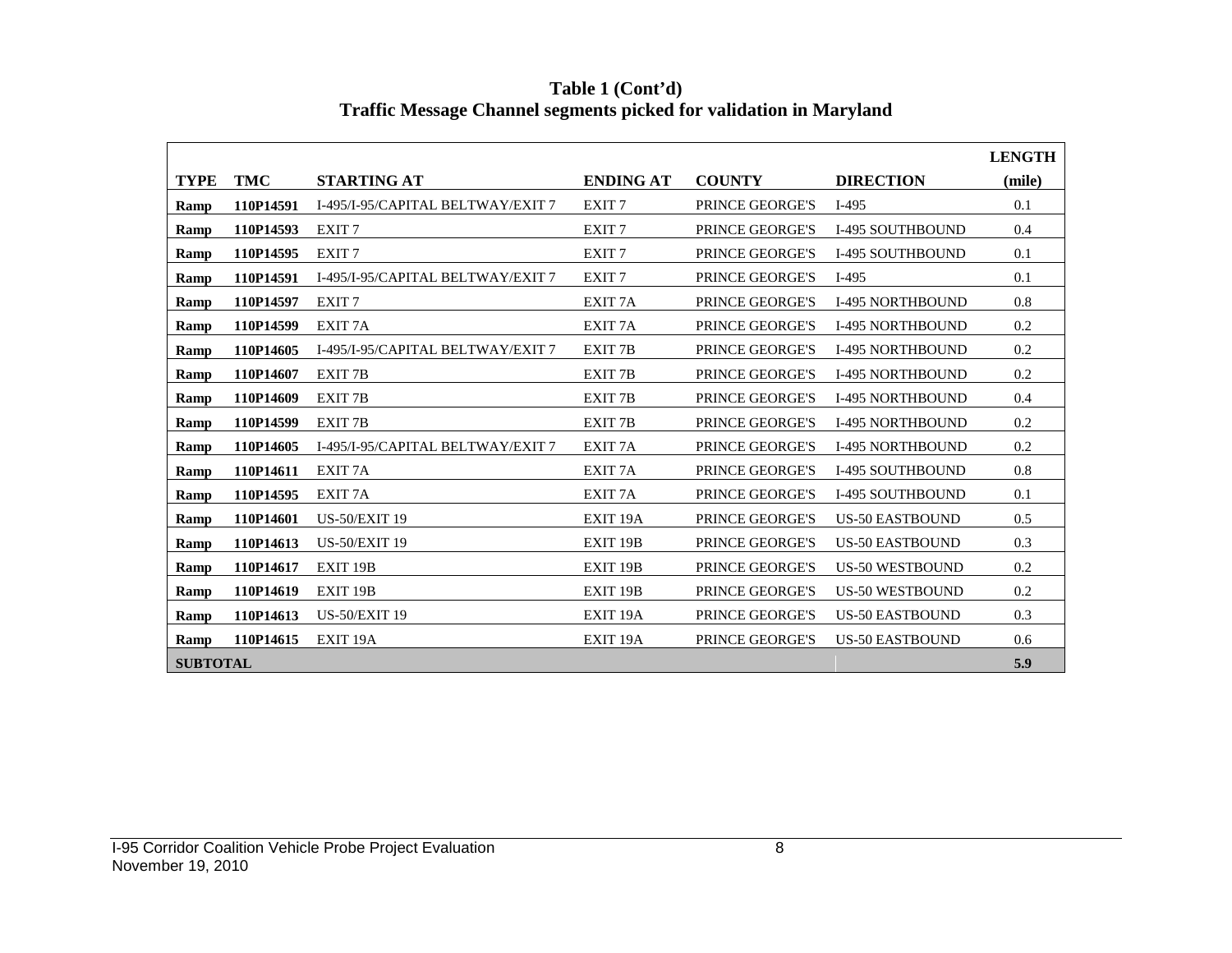|                 |             |                |                                      |                                      |                        |                   | <b>LENGTH</b> |
|-----------------|-------------|----------------|--------------------------------------|--------------------------------------|------------------------|-------------------|---------------|
| <b>TYPE</b>     | TMC         | <b>HIGHWAY</b> | <b>STARTING AT</b>                   | <b>ENDING AT</b>                     | <b>COUNTY</b>          | <b>DIRECTION</b>  | (mile)        |
| <b>Arterial</b> | $110+05095$ | $MD-3$         | <b>BELAIR DR</b>                     | MD-450/ANNAPOLIS RD                  | <b>PRINCE GEORGE'S</b> | <b>NORTHBOUND</b> | 1.4           |
| <b>Arterial</b> | 110P05095   | $MD-3$         | MD-450/ANNAPOLIS RD                  | MD-450/ANNAPOLIS RD                  | <b>PRINCE GEORGE'S</b> | <b>NORTHBOUND</b> | 0.0           |
| <b>Arterial</b> | $110+05096$ | $MD-3$         | MD-450/ANNAPOLIS RD                  | MD-450/DEFENSE HWY                   | <b>ANNE ARUNDEL</b>    | <b>NORTHBOUND</b> | 0.4           |
| <b>Arterial</b> | 110P05096   | $MD-3$         | MD-450/DEFENSE HWY                   | MD-450/DEFENSE HWY                   | <b>ANNE ARUNDEL</b>    | <b>NORTHBOUND</b> | 0.1           |
| <b>Arterial</b> | $110+05097$ | $MD-3$         | MD-450/DEFENSE HWY                   | MD-424/CONWAY<br>RD/DAVIDSONVILLE RD | <b>ANNE ARUNDEL</b>    | <b>NORTHBOUND</b> | 1.8           |
| <b>Arterial</b> | 110-05096   | $MD-3$         | MD-424/CONWAY<br>RD/DAVIDSONVILLE RD | MD-450/DEFENSE HWY                   | <b>ANNE ARUNDEL</b>    | <b>SOUTHBOUND</b> | 2.0           |
| <b>Arterial</b> | 110N05096   | $MD-3$         | MD-450/DEFENSE HWY                   | MD-450/DEFENSE HWY                   | <b>ANNE ARUNDEL</b>    | <b>SOUTHBOUND</b> | 0.0           |
| <b>Arterial</b> | 110-05095   | $MD-3$         | MD-450/DEFENSE HWY                   | MD-450/ANNAPOLIS RD                  | <b>PRINCE GEORGE'S</b> | <b>SOUTHBOUND</b> | 0.4           |
| <b>Arterial</b> | 110N05095   | $MD-3$         | MD-450/ANNAPOLIS RD                  | MD-450/ANNAPOLIS RD                  | <b>PRINCE GEORGE'S</b> | <b>SOUTHBOUND</b> | 0.1           |
| <b>Arterial</b> | 110-05759   | $MD-3$         | <b>MD-450/ANNAPOLIS RD</b>           | <b>BELAIR DR</b>                     | <b>PRINCE GEORGE'S</b> | <b>SOUTHBOUND</b> | 1.3           |
| <b>SUBTOTAL</b> |             |                |                                      |                                      |                        |                   | 7.6           |
| <b>TOTAL</b>    |             |                |                                      |                                      |                        |                   | 26.9          |

**Table 1 (Cont'd) Traffic Message Channel segments picked for validation in Maryland**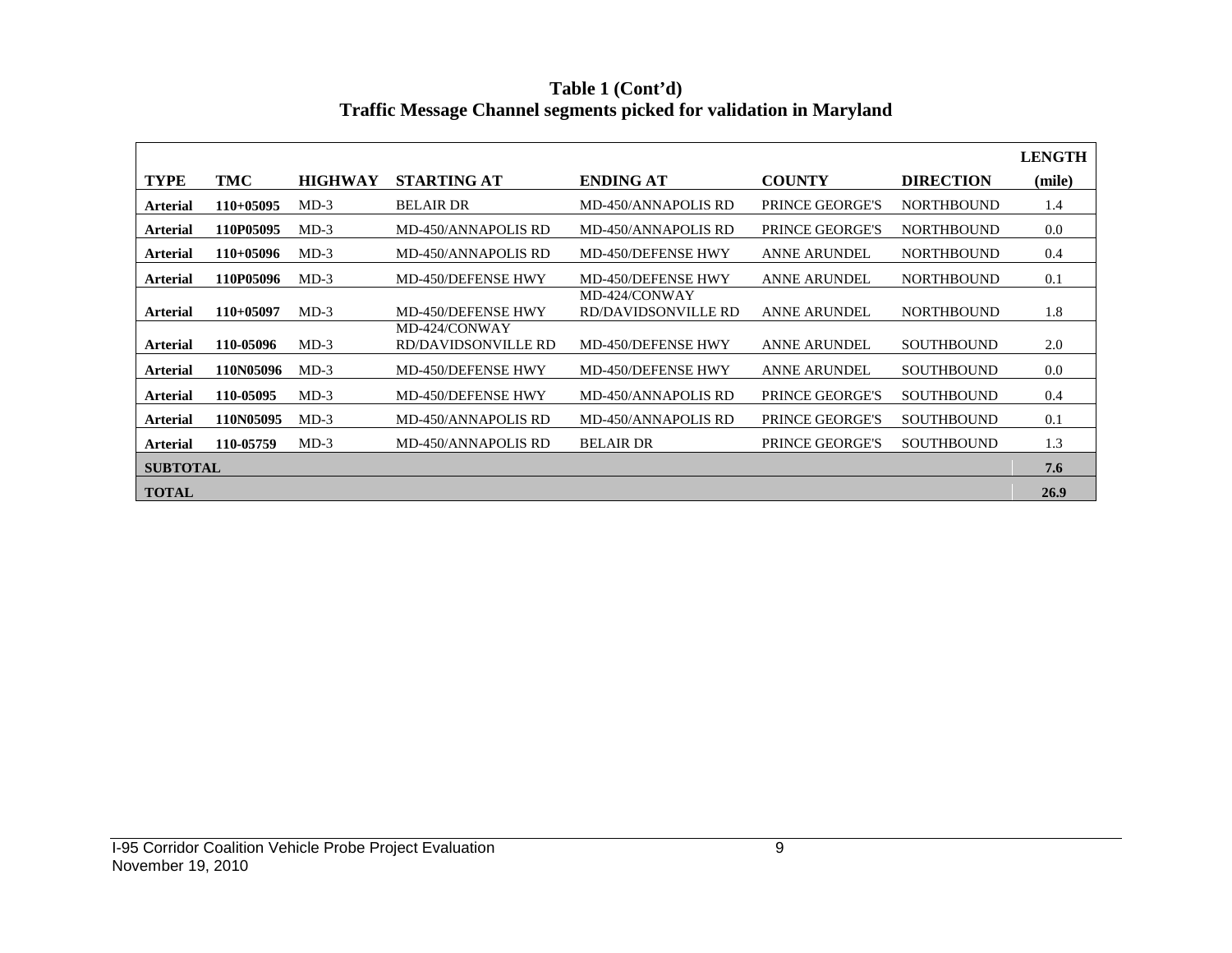**Table 2 TMC segment lengths and distances between sensor deployment locations in the state of Maryland**

| <b>SEGMENT</b>  |             |           |              | <b>STANDARD TMC</b> |              |        |           |              | <b>SENSOR DEPLOYMENT</b> |              |
|-----------------|-------------|-----------|--------------|---------------------|--------------|--------|-----------|--------------|--------------------------|--------------|
| <b>TYPE</b>     | TMC         |           | Endpoint (1) |                     | Endpoint (2) | Length |           | Endpoint (1) |                          | Endpoint (2) |
|                 |             | Lat       | Long         | Lat                 | Long         | (mile) | Lat       | Long         | Lat                      | Long         |
| Freeway         | $110+04340$ | 38.930693 | -76.896916   | 38.939471           | -76.884335   | 0.91   | 38.930893 | $-76.896461$ |                          |              |
| Freeway         | 110P04340   | 38.939471 | -76.884335   | 38.943994           | -76.875752   | 0.61   |           |              |                          |              |
| Freeway         | $110+04341$ | 38.943994 | $-76.875752$ | 38.944185           | -76.872979   | 0.15   |           |              |                          |              |
| Freeway         | 110P04341   | 38.944185 | -76.872979   | 38.944458           | -76.869532   | 0.19   |           |              |                          |              |
| Freeway         | $110+04342$ | 38.944458 | -76.869532   | 38.944879           | $-76.864473$ | 0.27   |           |              |                          |              |
| Freeway         | 110P04342   | 38.944879 | $-76.864473$ | 38.945841           | -76.852433   | 0.65   | 38.944584 | $-76.866348$ |                          |              |
| Freeway         | 110+04343   | 38.945841 | $-76.852433$ | 38.946458           | $-76.844685$ | 0.42   | 38.945515 | $-76.852615$ |                          |              |
| Freeway         | 110P04343   | 38.946458 | $-76.844685$ | 38.947108           | -76.835857   | 0.48   |           |              | 38.946949                | $-76.835197$ |
| Freeway         | 110N04343   | 38.947338 | $-76.834908$ | 38.946875           | -76.841959   | 0.38   | 38.947365 | $-76.837685$ |                          |              |
| Freeway         | 110-04342   | 38.946875 | -76.841959   | 38.946455           | $-76.847270$ | 0.29   |           |              |                          |              |
| Freeway         | 110N04342   | 38.946455 | $-76.847270$ | 38.945155           | -76.863491   | 0.88   | 38.946609 | $-76.848061$ |                          |              |
| Freeway         | 110-04341   | 38.945155 | -76.863491   | 38.944675           | -76.869291   | 0.31   | 38.945316 | $-76.863228$ |                          |              |
| Freeway         | 110N04341   | 38.944675 | $-76.869291$ | 38.944117           | -76.875912   | 0.36   |           |              |                          |              |
| Freeway         | 110-04340   | 38.944117 | -76.875912   | 38.943994           | -76.877343   | 0.08   |           |              |                          |              |
| Freeway         | 110N04340   | 38.943994 | -76.877343   | 38.940901           | -76.883760   | 0.43   |           |              |                          |              |
| Freeway         | 110-04339   | 38.940901 | -76.883760   | 38.931938           | -76.895442   | 0.89   |           |              | 38.932426                | $-76.895050$ |
| Freeway         | 110-04633   | 38.921208 | -76.852594   | 38.943003           | -76.856977   | 1.53   | 38.922310 | $-76.852814$ |                          |              |
| Freeway         | 110N04633   | 38.943003 | -76.856977   | 38.953170           | $-76.862360$ | 0.76   | 38.942051 | $-76.856422$ |                          |              |
| Freeway         | 110-04632   | 38.953170 | $-76.862360$ | 38.957762           | $-76.865119$ | 0.35   | 38.952942 | -76.861977   |                          |              |
| Freeway         | 110N04632   | 38.957762 | $-76.865119$ | 38.963177           | -76.867032   | 0.39   |           |              | 38.963928                | -76.867088   |
| Freeway         | 110P04632   | 38.963022 | $-76.867292$ | 38.959624           | $-76.866348$ | 0.24   | 38.962940 | $-76.867447$ |                          |              |
| Freeway         | $110+04633$ | 38.959624 | -76.866348   | 38.952046           | $-76.862052$ | 0.57   |           |              |                          |              |
| Freeway         | 110P04633   | 38.952046 | $-76.862052$ | 38.941294           | $-76.856602$ | 0.80   | 38.951073 | $-76.861671$ |                          |              |
| Freeway         | $110+04634$ | 38.941294 | $-76.856602$ | 38.920534           | -76.852785   | 1.45   | 38.941357 | -76.856827   | 38.921112                | $-76.852570$ |
| <b>SUBTOTAL</b> |             |           |              |                     |              | 13.37  |           |              |                          |              |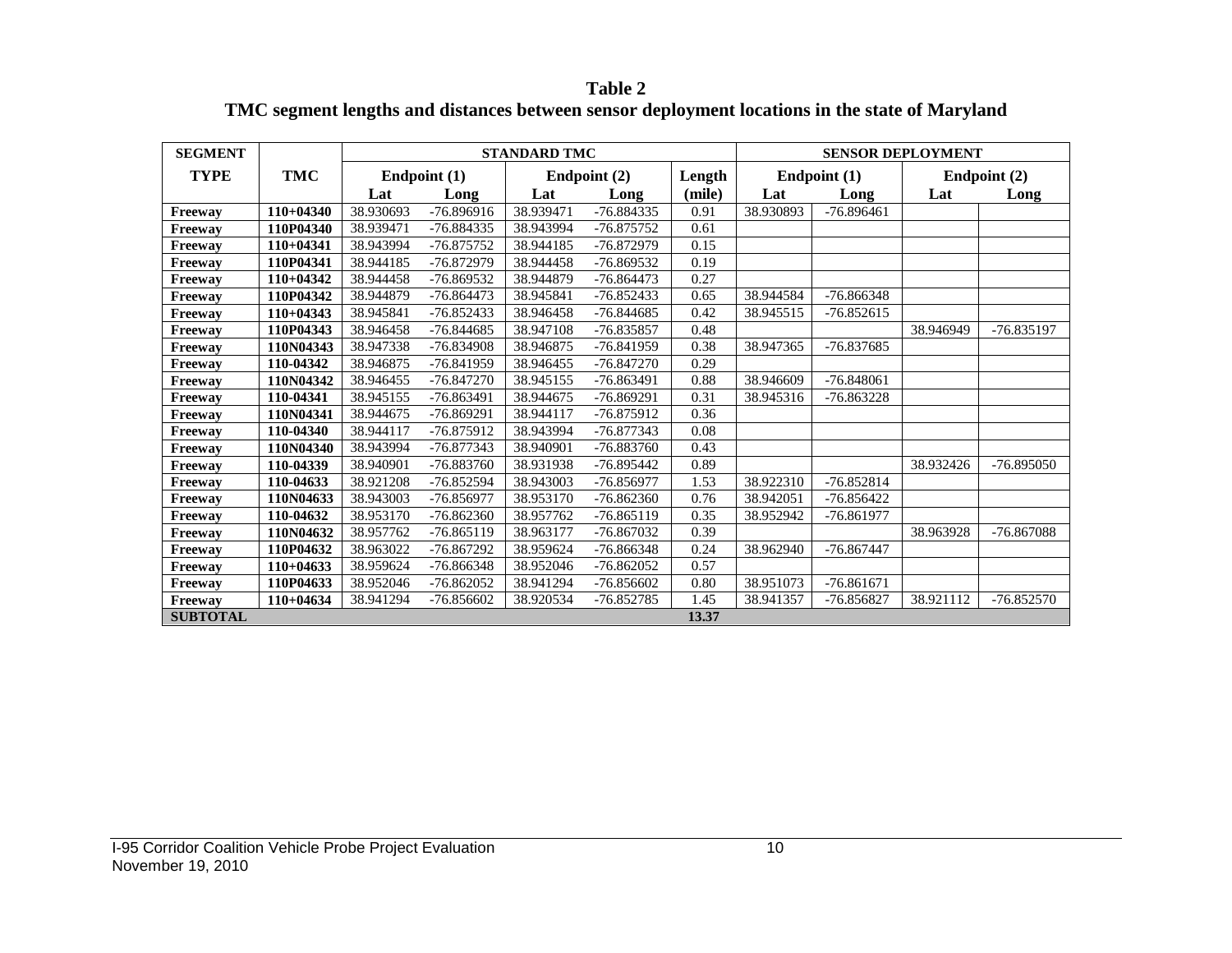| Table 2 (Cont'd)                                                                               |
|------------------------------------------------------------------------------------------------|
| TMC segment lengths and distances between sensor deployment locations in the state of Maryland |

| <b>SEGMENT</b>  |            |           |              | <b>STANDARD TMC</b> |              |        |           | <b>SENSOR DEPLOYMENT</b> |           |              |
|-----------------|------------|-----------|--------------|---------------------|--------------|--------|-----------|--------------------------|-----------|--------------|
| <b>TYPE</b>     | <b>TMC</b> |           | Endpoint (1) |                     | Endpoint (2) | Length |           | Endpoint (1)             |           | Endpoint (2) |
|                 |            | Lat       | Long         | Lat                 | Long         | (mile) | Lat       | Long                     | Lat       | Long         |
| Ramp            | 110P14591  | 38.944879 | $-76.864473$ | 38.944902           | $-76.862652$ | 0.10   | 38.944584 | -76.866348               |           |              |
| Ramp            | 110P14593  | 38.944902 | $-76.862652$ | 38.942539           | $-76.857293$ | 0.35   |           |                          |           |              |
| Ramp            | 110P14595  | 38.942539 | -76.857293   | 38.941294           | $-76.856602$ | 0.09   |           |                          | 38.941357 | $-76.856827$ |
| Ramp            | 110P14591  | 38.94488  | $-76.86447$  | 38.9449             | $-76.862652$ | 0.10   | 38.944584 | -76.866348               |           |              |
| Ramp            | 110P14597  | 38.9449   | $-76.86265$  | 38.95013            | $-76.860502$ | 0.84   |           |                          |           |              |
| Ramp            | 110P14599  | 38.95013  | $-76.8605$   | 38.95317            | $-76.86236$  | 0.23   |           |                          | 38.952942 | -76.861977   |
| Ramp            | 110P14605  | 38.94648  | $-76.8469$   | 38.94631            | -76.850877   | 0.21   | 38.946609 | $-76.848061$             |           |              |
| Ramp            | 110P14607  | 38.94631  | $-76.85088$  | 38.94665            | $-76.855261$ | 0.24   |           |                          |           |              |
| Ramp            | 110P14609  | 38.94665  | $-76.85526$  | 38.95013            | -76.860502   | 0.375  |           |                          |           |              |
| <b>Ramp</b>     | 110P14599  | 38.950125 | $-76.860502$ | 38.953170           | $-76.862360$ | 0.23   |           |                          | 38.952942 | -76.861977   |
| Ramp            | 110P14605  | 38.946481 | $-76.846900$ | 38.946309           | -76.850877   | 0.21   | 38.946609 | $-76.848061$             |           |              |
| Ramp            | 110P14611  | 38.946024 | $-76.852435$ | 38.942539           | -76.857293   | 0.81   |           |                          |           |              |
| Ramp            | 110P14595  | 38.942539 | -76.857293   | 38.941294           | $-76.856602$ | 0.09   |           |                          | 38.941357 | -76.856827   |
| Ramp            | 110P14601  | 38.941496 | -76.856390   | 38.945953           | $-76.851095$ | 0.52   | 38.942051 | $-76.856422$             | 38.945515 | $-76.852615$ |
| Ramp            | 110P14613  | 38.952489 | -76.862308   | 38.949032           | $-76.860681$ | 0.25   | 38.951073 | $-76.861671$             |           |              |
| Ramp            | 110P14617  | 38.949042 | $-76.860441$ | 38.946397           | $-76.860551$ | 0.19   |           |                          |           |              |
| Ramp            | 110P14619  | 38.946397 | $-76.860551$ | 38.945155           | $-76.863491$ | 0.19   |           |                          | 38.945316 | $-76.863228$ |
| Ramp            | 110P14613  | 38.952489 | $-76.862308$ | 38.949032           | $-76.860681$ | 0.25   | 38.951073 | $-76.861671$             |           |              |
| Ramp            | 110P14615  | 38.949032 | $-76.860681$ | 38.945769           | $-76.853250$ | 0.62   |           |                          |           |              |
| <b>SUBTOTAL</b> |            |           |              |                     |              | 5.92   |           |                          |           |              |
| <b>Arterial</b> | 110+05095  | 38.966532 | $-76.716523$ | 38.985704           | -76.708750   | 1.41   | 38.966572 | $-76.716438$             |           |              |
| <b>Arterial</b> | 110P05095  | 38.985704 | -76.708750   | 38.985802           | -76.708644   | 0.01   |           |                          |           |              |
| <b>Arterial</b> | 110+05096  | 38.985802 | -76.708644   | 38.990419           | $-76.704129$ | 0.40   |           |                          |           |              |
| <b>Arterial</b> | 110P05096  | 38.990419 | -76.704129   | 38.992282           | $-76.702874$ | 0.15   |           |                          |           |              |
| <b>Arterial</b> | 110+05097  | 38.992282 | -76.702874   | 39.018394           | -76.695889   | 1.84   | 38.991543 | -76.703072               | 39.018654 | $-76.695641$ |
| <b>Arterial</b> | 110-05096  | 39.019514 | $-76.695951$ | 38.991623           | -76.703591   | 1.97   | 39.018654 | $-76.695641$             | 38.991543 | -76.703072   |
| <b>Arterial</b> | 110N05096  | 38.991623 | -76.703591   | 38.991519           | -76.703658   | 0.01   | 38.991543 | -76.703072               |           |              |
| <b>Arterial</b> | 110-05095  | 38.991519 | -76.703658   | 38.986439           | -76.708307   | 0.43   |           |                          |           |              |
| <b>Arterial</b> | 110N05095  | 38.986439 | -76.708307   | 38.985211           | -76.709567   | 0.11   |           |                          |           |              |
| <b>Arterial</b> | 110-05759  | 38.985211 | -76.709567   | 38.967960           | -76.716685   | 1.28   |           |                          | 38.966572 | $-76.716438$ |
| <b>SUBTOTAL</b> |            |           |              |                     |              | 7.61   |           |                          |           |              |
| <b>TOTAL</b>    |            |           |              |                     |              | 26.90  |           |                          |           |              |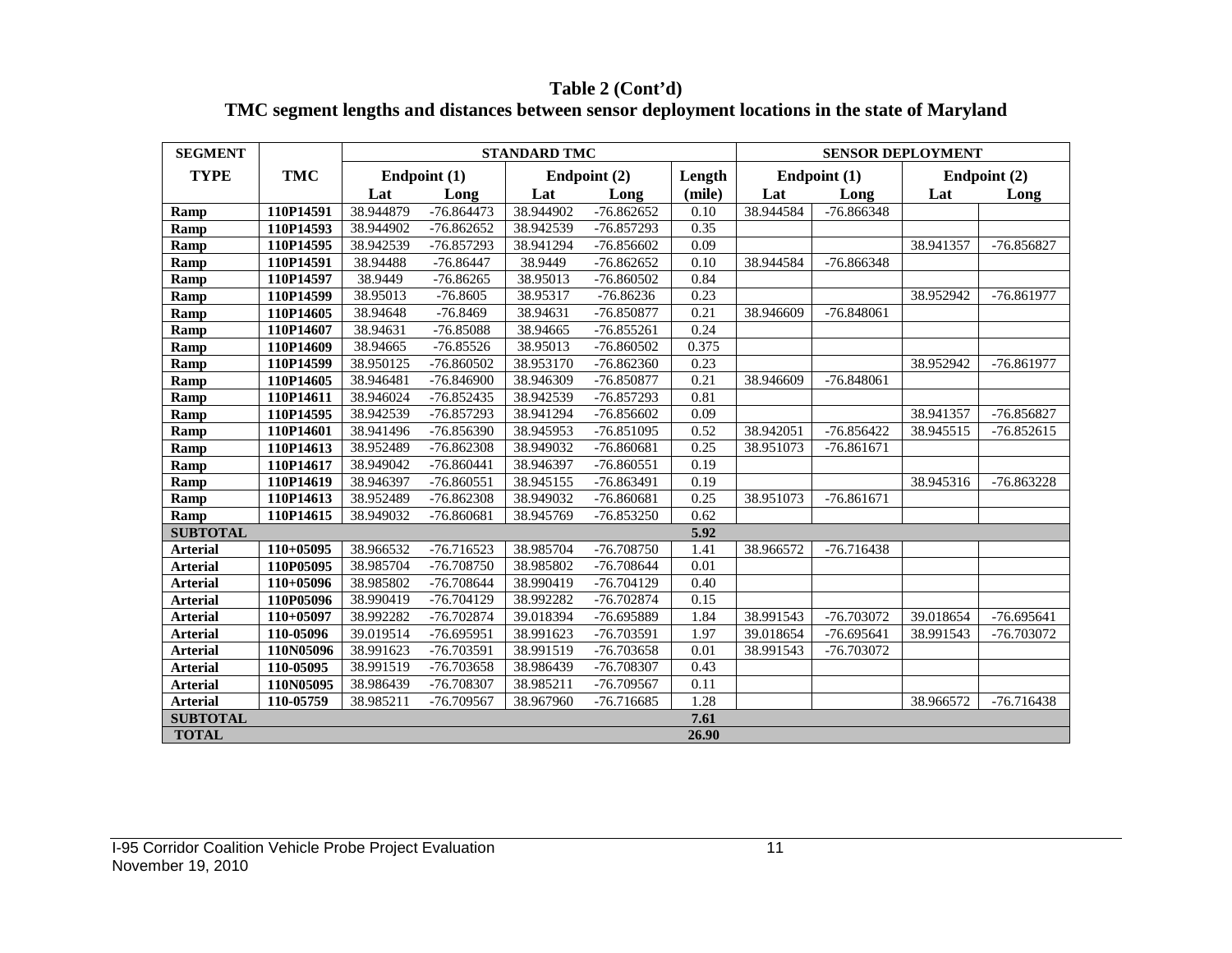**Table 3 Path segments identified for validation in Maryland**

|                          |                                     |             |             |             | STANDARD SEGMENTS INCLUDED |             |           |           |           |                       |                             |                 | <b>LENGTH (MILE)</b> |                     |
|--------------------------|-------------------------------------|-------------|-------------|-------------|----------------------------|-------------|-----------|-----------|-----------|-----------------------|-----------------------------|-----------------|----------------------|---------------------|
| <b>Type</b>              | <b>Validation</b><br><b>Segment</b> | TMC(1)      | TMC(2)      | TMC(3)      | TMC(4)                     | TMC(5)      | TMC(6)    | TMC(7)    | TMC(8)    | <b>STARTING</b><br>AT | <b>ENDING</b><br>AT         | <b>Standard</b> | Deployment           | <b>Error</b><br>(%) |
| Freeway                  | MD04-0001                           | 110+04340   | 110P04340   | $110+04341$ | 110P04341                  | $110+04342$ |           |           |           | MD-202                | I-495/EXIT 7                | 2.1             | 2.05                 | $-3.64%$            |
| Freeway                  | MD04-0002                           | 110P04342   | 110+04343   | 110P04343   |                            |             |           |           |           | I-495/EXIT 7          | $MD-$<br>704/EXIT 8         | 1.5             | 1.68                 | 8.77%               |
| Freeway                  | MD04-0003                           | 110N04343   | 110-04342   | 110N04342   |                            |             |           |           |           | MD-704/EXIT<br>8      | I-495/EXIT 7                | 1.5             | 1.45                 | $-6.00\%$           |
| Freeway                  | MD04-0004                           | 110-04341   | 110N04341   | 110-04340   | 110N04340                  | 110-04339   |           |           |           | I-495/EXIT 7          | MD-202                      | 2.1             | 2.11                 | 1.84%               |
| Freeway                  | 110-04633                           | 110-04633   |             |             |                            |             |           |           |           | MD-202/EXIT<br>17     | US-50/EXIT<br>19            | 1.5             | 1.44                 | $-5.68%$            |
| Freeway                  | MD04-0005                           | 110N04633   | 110-04632   | 110N04632   |                            |             |           |           |           | US-50/EXIT<br>19      | $MD-$<br>450/EXIT 20        | 1.5             | 1.61                 | 7.45%               |
| Freeway                  | MD04-0006                           | 110P04632   | $110+04633$ | 110P04633   |                            |             |           |           |           | MD-450/EXIT<br>20     | US-50/EXIT<br>19            | 1.6             | 1.58                 | $-1.94%$            |
| Freeway                  | $110+04634$                         | $110+04634$ |             |             |                            |             |           |           |           | US-50/EXIT<br>19      | $MD-$<br>202/EXIT 17        | 1.5             | 1.46                 | 0.64%               |
| Ramp                     | MD04-0007                           | 110+04340   | 110P04340   | 110+04341   | 110P04341                  | 110+04342   | 110P14591 | 110P14593 | 110P14595 | MD-202                | Exit 7                      | 2.7             | 2.64                 | $-1.14%$            |
| Ramp                     | MD04-0008                           | 110+04340   | 110P04340   | 110+04341   | 110P04341                  | 110+04342   | 110P14591 | 110P14597 | 110P14599 | $MD-202$              | Exit 7A                     | 3.3             | 3.23                 | $-1.99%$            |
| Ramp                     | MD04-0009                           | 110N04343   | 110-04342   | 110P14605   | 110P14607                  | 110P14609   | 110P14599 |           |           | MD-704/EXIT<br>8      | Exit 7B                     | 1.7             | 1.54                 | $-11.16%$           |
| Ramp                     | MD04-0010                           | 110N04343   | 110-04342   | 110P14605   | 110P14611                  | 110P14595   |           |           |           | MD-704/EXIT<br>8      | Exit 7A                     | 1.8             | 1.74                 | $-2.36%$            |
| Ramp                     | MD04-0011                           | 110-04633   | 110P14601   |             |                            |             |           |           |           | MD-202/EXIT<br>17     | EXIT 19A -<br><b>US-50E</b> | 2.0             | 1.86                 | $-9.09%$            |
| Ramp                     | MD04-0012                           | 110P04632   | $110+04633$ | 110P14613   | 110P14617                  | 110P14619   |           |           |           | MD-450/EXIT<br>20     | EXIT 19B                    | 1.4             | 1.43                 | $-1.07%$            |
| Ramp                     | MD04-0013                           | 110P04632   | 110+04633   | 110P14613   | 110P14615                  | 110+04343   | 110P04343 |           |           | MD-450/EXIT<br>20     | $MD-$<br>704/EXIT 8         | 2.6             | 2.62                 | 1.38%               |
| Arterial                 | MD04-0014                           | $110+05095$ | 110P05095   | 110+05096   | 110P05096                  |             |           |           |           | <b>BELAIR DR</b>      | MD-450                      | 2.0             | 2.05                 | 4.58%               |
| Arterial                 | 110+05097                           | 110+05097   |             |             |                            |             |           |           |           | MD-450                | MD-424                      | 1.8             | 1.85                 | 0.32%               |
| Arterial                 | 110-05096                           | 110-05096   |             |             |                            |             |           |           |           | MD-424                | MD-450                      | 2.0             | 2.05                 | 3.90%               |
| Arterial<br><b>TOTAL</b> | MD04-0015                           | 110N05096   | 110-05095   | 110N05095   | 110-05759                  |             |           |           |           | MD-450                | <b>BELAIR DR</b>            | 1.8<br>36.54    | 1.85<br>36.24        | 1.08%<br>$-0.82%$   |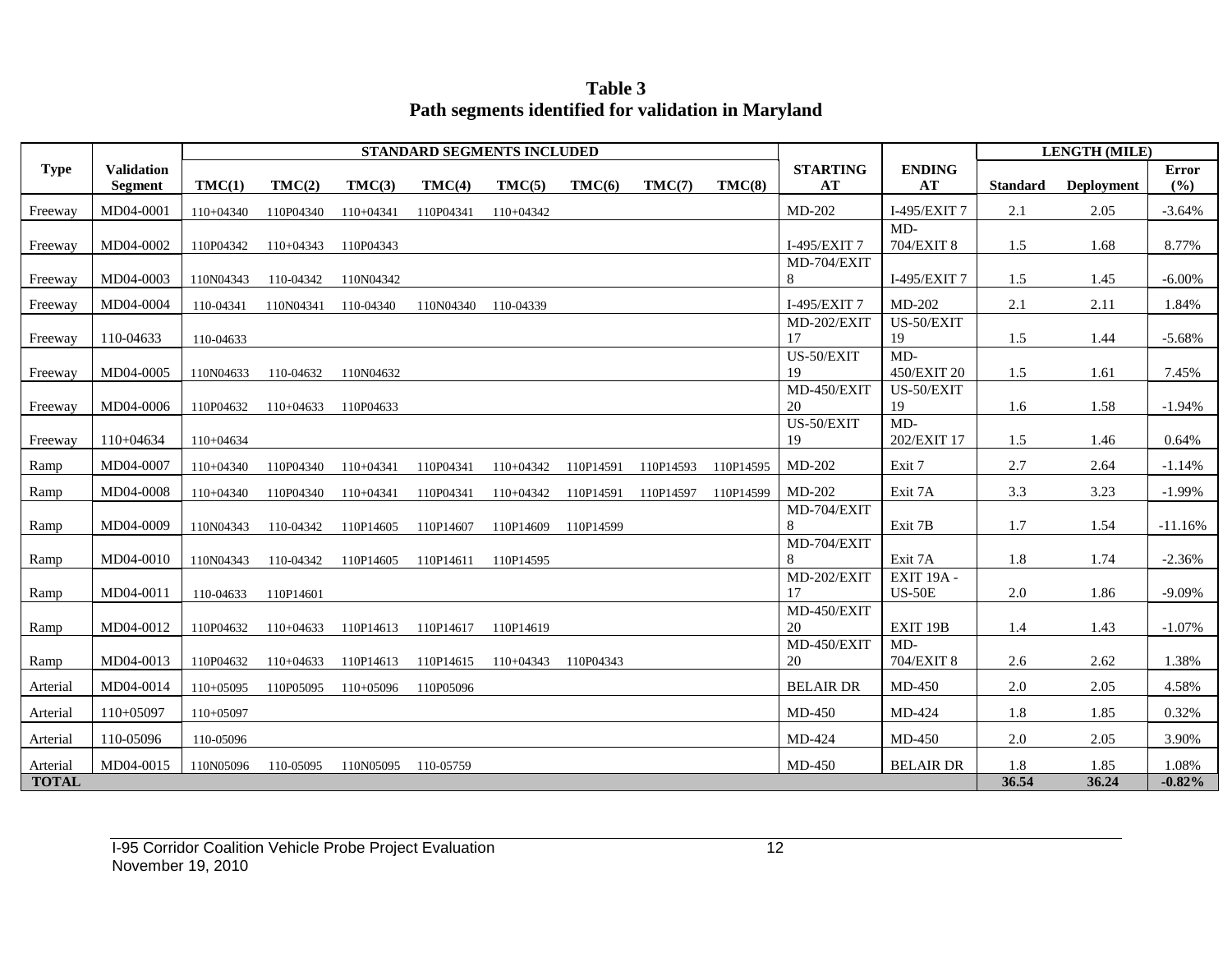#### **Table 4 Data quality measures for freeway segments greater than one mile in Maryland**

|                            |                                                                                                           | 1.96 SE Band | <b>Mean</b>                                 |                                                            |                |
|----------------------------|-----------------------------------------------------------------------------------------------------------|--------------|---------------------------------------------|------------------------------------------------------------|----------------|
| <b>SPEED</b><br><b>BIN</b> | <b>Speed</b><br>Average<br><b>Error</b><br><b>Absolute</b><br><b>Bias</b><br><b>Speed</b><br><b>Error</b> |              | <b>Speed</b><br><b>Error</b><br><b>Bias</b> | Average<br><b>Absolute</b><br><b>Speed</b><br><b>Error</b> | No. of<br>Obs. |
| $0 - 30$                   | 1.2.                                                                                                      | 2.4          | 1.5                                         | 3.5                                                        | 424            |
| $30 - 45$                  | 3.1                                                                                                       | 4.3          | 5.4                                         | 7.4                                                        | 341            |
| $45 - 60$                  | 2.1                                                                                                       | 2.6          | 4.5                                         | 5.5                                                        | 2785           |
| $60+$                      | $-1.4$                                                                                                    | 1.9          | $-2.7$                                      | 4.7                                                        | 7837           |

#### **Table 5**

#### **Percent observations meeting data quality criteria for freeway segments greater than one mile in Maryland**

|                            |                                                    |                                                         | <b>Data Quality Measures for</b> |                                              |                |
|----------------------------|----------------------------------------------------|---------------------------------------------------------|----------------------------------|----------------------------------------------|----------------|
|                            |                                                    | 1.96 SE Band                                            | Mean                             |                                              |                |
| <b>SPEED</b><br><b>BIN</b> | <b>Percentage</b><br>falling<br>inside the<br>band | Percentage<br>falling<br>within 5<br>mph of the<br>band |                                  | Percentage<br>within 5<br>mph of the<br>mean | No. of<br>Obs. |
| $0 - 30$                   | 25%                                                | 88%                                                     | 0%                               | 82%                                          | 424            |
| $30 - 45$                  | 26%                                                | 68%                                                     | $0\%$                            | 48%                                          | 341            |
| $45 - 60$                  | 34%                                                | 80%                                                     | $0\%$                            | 50%                                          | 2785           |
| $60+$                      | 49%                                                | 86%                                                     | 0%                               | 63%                                          | 7837           |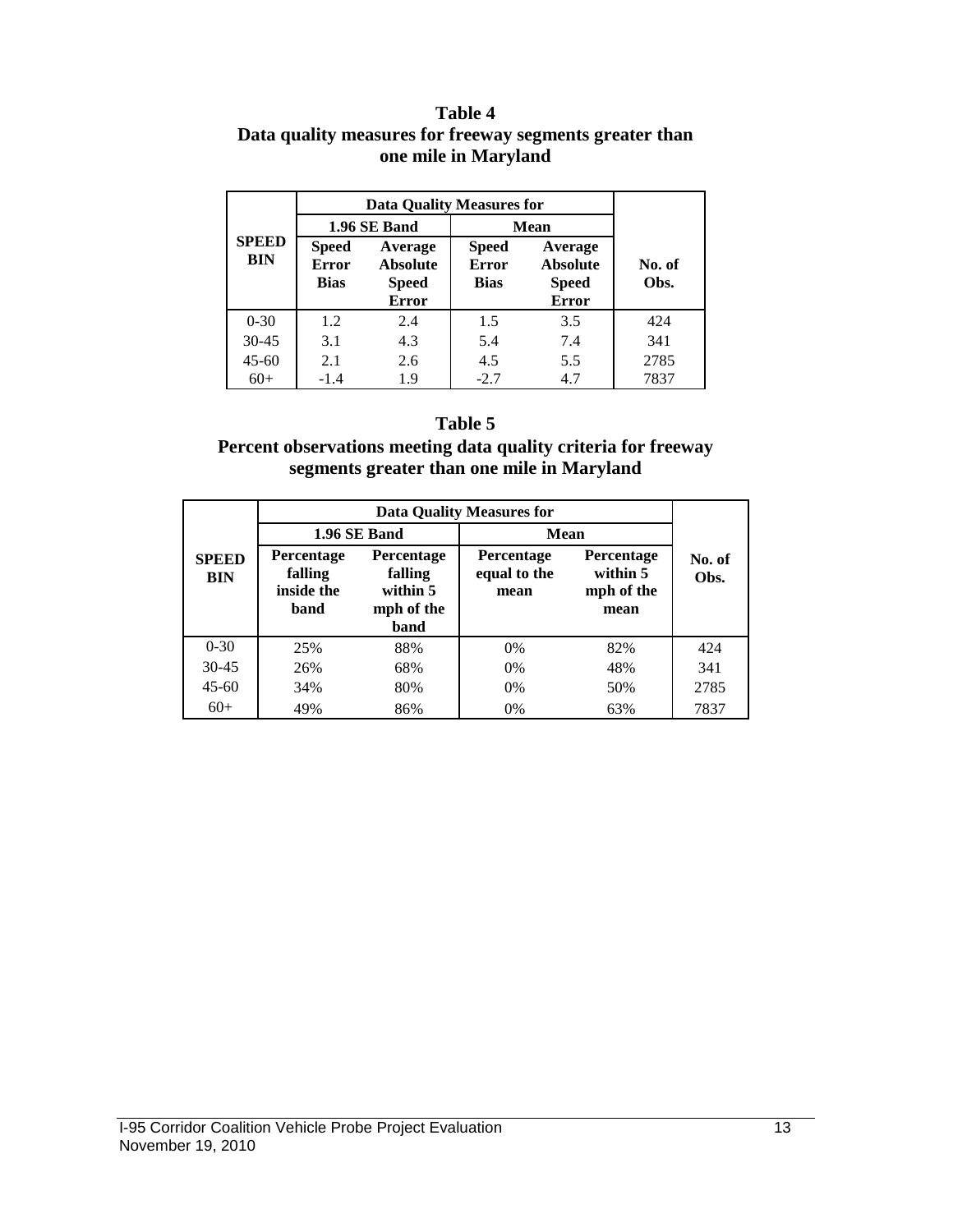|                  |                 |                              |                            |                                             | <b>Data Quality Measures for</b>                    |                                             |                                                     |             |
|------------------|-----------------|------------------------------|----------------------------|---------------------------------------------|-----------------------------------------------------|---------------------------------------------|-----------------------------------------------------|-------------|
|                  | <b>Standard</b> |                              |                            |                                             | 1.96 SE Band                                        |                                             | Mean                                                |             |
| TMC              | TMC<br>length   | <b>Bluetooth</b><br>distance | <b>SPEED</b><br><b>BIN</b> | <b>Speed</b><br><b>Error</b><br><b>Bias</b> | Average<br><b>Absolute</b><br><b>Speed</b><br>Error | <b>Speed</b><br><b>Error</b><br><b>Bias</b> | Average<br>Absolute<br><b>Speed</b><br><b>Error</b> | No. of Obs. |
|                  |                 |                              | $0 - 30$                   | 5.8                                         | 5.8                                                 | 7.3                                         | 7.3                                                 | $2*$        |
|                  | 1.35            | 1.46                         | 30-45                      | 3.0                                         | 3.2                                                 | 5.3                                         | 5.8                                                 | 37          |
| $110+04634$      |                 |                              | $45 - 60$                  | 1.7                                         | 1.9                                                 | 4.2                                         | 4.8                                                 | 663         |
|                  |                 |                              | $60+$                      | 0.1                                         | 0.7                                                 | 0.4                                         | 2.8                                                 | 636         |
|                  |                 |                              | $0 - 30$                   | 1.4                                         | 2.2                                                 | 1.9                                         | 3.4                                                 | 189         |
| 110-04633        | 1.52            | 1.44                         | 30-45                      | 4.2                                         | 4.8                                                 | 5.5                                         | 6.7                                                 | 157         |
|                  |                 |                              | $45 - 60$                  | 2.2                                         | 2.4                                                 | 4.1                                         | 4.6                                                 | 789         |
|                  |                 |                              | $60+$                      | $-0.4$                                      | 0.9                                                 | $-0.9$                                      | 2.9                                                 | 1137        |
|                  |                 |                              | $0 - 30$                   |                                             |                                                     |                                             |                                                     |             |
| MD04-0001        | 2.13            | 2.05                         | 30-45                      | 3.7                                         | 3.7                                                 | 29.6                                        | 29.6                                                | $1*$        |
|                  |                 |                              | $45 - 60$                  | $-0.1$                                      | 1.1                                                 | 0.3                                         | 3.2                                                 | 281         |
|                  |                 |                              | $60+$                      | $-1.5$                                      | 1.6                                                 | $-3.6$                                      | 4.4                                                 | 762         |
|                  |                 |                              | $0 - 30$                   | $-1.0$                                      | 2.7                                                 | $-2.5$                                      | 4.4                                                 | $17*$       |
| MD04-0002        | 1.43            | 1.68                         | 30-45                      | $-1.9$                                      | 3.4                                                 | $-0.2$                                      | 7.5                                                 | $24*$       |
|                  |                 |                              | 45-60                      | $-2.1$                                      | 2.3                                                 | $-3.4$                                      | 4.7                                                 | 40          |
|                  |                 |                              | $60+$                      | $-5.2$                                      | 5.2                                                 | $-9.1$                                      | 9.2                                                 | 818         |
|                  |                 |                              | $0 - 30$                   |                                             |                                                     |                                             |                                                     |             |
| MD04-0003        | 1.54            | 1.45                         | 30-45                      |                                             |                                                     |                                             |                                                     |             |
|                  |                 |                              | 45-60                      | 1.0                                         | 1.0                                                 | 5.2                                         | 5.2                                                 | $6*$        |
|                  |                 |                              | $60+$                      | $-3.1$                                      | 3.2                                                 | $-6.4$                                      | 7.1                                                 | 432         |
|                  |                 |                              | $0 - 30$                   | $-0.3$                                      | 1.2                                                 | $-0.5$                                      | 2.6                                                 | 69          |
| <b>MD04-0004</b> | 2.06            | 2.11                         | 30-45                      | $-0.5$                                      | 2.8                                                 | 6.5                                         | 11.6                                                | 28*         |
|                  |                 |                              | 45-60                      | $-0.5$                                      | 1.4                                                 | 1.2                                         | 5.1                                                 | 83          |
|                  |                 |                              | $60+$                      | $-2.7$                                      | 2.7                                                 | $-5.8$                                      | 6.2                                                 | 1070        |
|                  |                 |                              | $0 - 30$                   | 1.4                                         | 2.7                                                 | 1.7                                         | 3.4                                                 | 142         |
|                  | 1.54            | 1.61                         | 30-45                      | 1.7                                         | 3.2                                                 | 2.5                                         | 4.8                                                 | 48          |
| MD04-0005        |                 |                              | 45-60                      | 1.0                                         | 2.3                                                 | $2.5\,$                                     | 4.6                                                 | 164         |
|                  |                 |                              | $60+$                      | $-0.8$                                      | 1.2                                                 | $-1.7$                                      | 3.4                                                 | 2267        |
|                  |                 |                              | $0 - 30$                   | 13.1                                        | 13.1                                                | 18.0                                        | 18.0                                                | $5*$        |
| <b>MD04-0006</b> | 1.73            | 1.58                         | 30-45                      | 5.9                                         | 6.2                                                 | 9.8                                         | 10.6                                                | 46          |
|                  |                 |                              | $45 - 60$                  | 4.1                                         | 4.1                                                 | 8.0                                         | 8.2                                                 | 759         |
|                  |                 |                              | $60+$                      | 1.2                                         | 1.4                                                 | 3.7                                         | 4.4                                                 | 715         |

**Table 6 Data quality measures for individual freeway validation segments greater than one mile in the state of Maryland**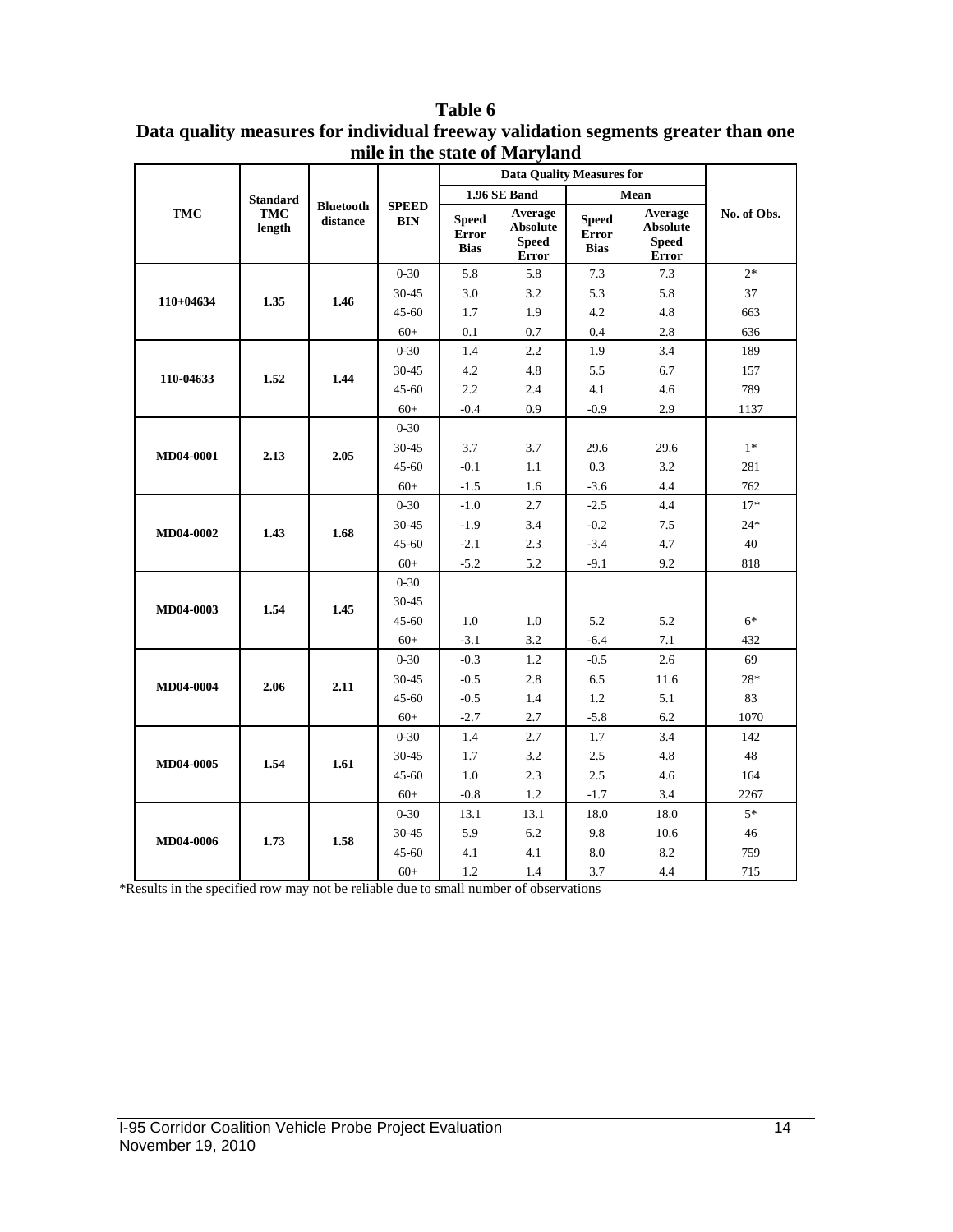|            |                  | gi tatti                                |                                                   | than one more in the state of <i>wial</i> yianu       |                                                               |                                |                                          |                                               |                                                    |        |
|------------|------------------|-----------------------------------------|---------------------------------------------------|-------------------------------------------------------|---------------------------------------------------------------|--------------------------------|------------------------------------------|-----------------------------------------------|----------------------------------------------------|--------|
|            |                  |                                         |                                                   |                                                       | <b>Data Quality Measures for</b>                              |                                |                                          |                                               |                                                    |        |
|            |                  |                                         |                                                   | 1.96 SE Band                                          |                                                               |                                |                                          |                                               |                                                    |        |
| <b>TMC</b> |                  | <b>Speed Error Bias</b>                 |                                                   | <b>Average Absolute</b><br><b>Speed Error</b>         |                                                               | <b>Speed Error Bias</b>        |                                          | <b>Average Absolute</b><br><b>Speed Error</b> |                                                    | No. of |
|            | <b>SPEED BIN</b> | No.<br>falling<br>inside<br>the<br>band | $\frac{0}{0}$<br>falling<br>inside<br>the<br>band | No.<br>falling<br>within<br>$5$ mph<br>of the<br>band | $\frac{0}{0}$<br>falling<br>within<br>5 mph<br>of the<br>band | No.<br>equal<br>to the<br>mean | $\frac{0}{0}$<br>equal<br>to the<br>mean | No.<br>within<br>$5$ mph<br>of the<br>mean    | $\frac{0}{0}$<br>within<br>5 mph<br>of the<br>mean | Obs.   |
|            | $0 - 30$         | $\overline{0}$                          | $0\%$                                             | $\overline{0}$                                        | 0%                                                            | $\boldsymbol{0}$               | 0%                                       | $\overline{0}$                                | 0%                                                 | $2*$   |
| 110+04634  | 30-45            | 13                                      | 35%                                               | 27                                                    | 73%                                                           | $\boldsymbol{0}$               | 0%                                       | 22                                            | 59%                                                | 37     |
|            | $45 - 60$        | 241                                     | 36%                                               | 585                                                   | 88%                                                           | $\boldsymbol{0}$               | 0%                                       | 376                                           | 57%                                                | 663    |
|            | $60+$            | 445                                     | 70%                                               | 622                                                   | 98%                                                           | $\boldsymbol{0}$               | 0%                                       | 545                                           | 86%                                                | 636    |
|            | $0 - 30$         | 53                                      | 28%                                               | 169                                                   | 89%                                                           | $\overline{0}$                 | 0%                                       | 152                                           | 80%                                                | 189    |
| 110-04633  | 30-45            | $40\,$                                  | 25%                                               | 97                                                    | 62%                                                           | $\boldsymbol{0}$               | 0%                                       | 82                                            | 52%                                                | 157    |
|            | 45-60            | 253                                     | 32%                                               | 650                                                   | 82%                                                           | $\mathbf{1}$                   | $0\%$                                    | 467                                           | 59%                                                | 789    |
|            | $60+$            | 660                                     | 58%                                               | 1093                                                  | 96%                                                           | $\overline{0}$                 | 0%                                       | 936                                           | 82%                                                | 1137   |
|            | $0 - 30$         |                                         |                                                   |                                                       |                                                               |                                |                                          |                                               |                                                    |        |
| MD04-0001  | 30-45            | $\boldsymbol{0}$                        | 0%                                                | $\mathbf{1}$                                          | 100%                                                          | $\boldsymbol{0}$               | 0%                                       | $\mathbf{0}$                                  | 0%                                                 | $1*$   |
|            | $45 - 60$        | 163                                     | 58%                                               | 267                                                   | 95%                                                           | $\sqrt{2}$                     | 1%                                       | 220                                           | 78%                                                | 281    |
|            | $60+$            | 389                                     | 51%                                               | 669                                                   | 88%                                                           | $\overline{0}$                 | 0%                                       | 479                                           | 63%                                                | 762    |
|            | $0 - 30$         | $\overline{5}$                          | 29%                                               | 14                                                    | 82%                                                           | $\overline{0}$                 | $0\%$                                    | 11                                            | 65%                                                | $17*$  |
| MD04-0002  | 30-45            | 8                                       | 33%                                               | $20\,$                                                | 83%                                                           | $\boldsymbol{0}$               | 0%                                       | 12                                            | 50%                                                | $24*$  |
|            | 45-60            | 23                                      | 58%                                               | 32                                                    | 80%                                                           | $\boldsymbol{0}$               | $0\%$                                    | 29                                            | 73%                                                | 40     |
|            | $60+$            | 138                                     | 17%                                               | 444                                                   | 54%                                                           | $\overline{0}$                 | 0%                                       | 153                                           | 19%                                                | 818    |
|            | $0 - 30$         |                                         |                                                   |                                                       |                                                               |                                |                                          |                                               |                                                    |        |
| MD04-0003  | 30-45            |                                         |                                                   |                                                       |                                                               |                                |                                          |                                               |                                                    |        |
|            | $45 - 60$        | $\overline{4}$                          | 67%                                               | 6                                                     | 100%                                                          | $\boldsymbol{0}$               | 0%                                       | $\overline{4}$                                | 67%                                                | $6*$   |
|            | $60+$            | 168                                     | 39%                                               | 314                                                   | 73%                                                           | $\boldsymbol{0}$               | 0%                                       | 176                                           | 41%                                                | 432    |
|            | $0 - 30$         | 31                                      | 45%                                               | 67                                                    | 97%                                                           | $\boldsymbol{0}$               | 0%                                       | 62                                            | 90%                                                | 69     |
| MD04-0004  | 30-45            | 9                                       | 32%                                               | 23                                                    | 82%                                                           | $\boldsymbol{0}$               | 0%                                       | 9                                             | 32%                                                | $28*$  |
|            | $45 - 60$        | 58                                      | 70%                                               | 73                                                    | 88%                                                           | $\boldsymbol{0}$               | 0%                                       | 51                                            | 61%                                                | 83     |
|            | $60+$            | 420                                     | 39%                                               | 820                                                   | 77%                                                           | $\overline{0}$                 | 0%                                       | 459                                           | 43%                                                | 1070   |
|            | $0 - 30$         | 17                                      | 12%                                               | 123                                                   | 87%                                                           | $\overline{0}$                 | 0%                                       | 122                                           | 86%                                                | 142    |
| MD04-0005  | 30-45            | 13                                      | 27%                                               | 39                                                    | 81%                                                           | $\boldsymbol{0}$               | 0%                                       | 28                                            | 58%                                                | 48     |
|            | $45 - 60$        | 65                                      | 40%                                               | 137                                                   | 84%                                                           | $\overline{0}$                 | 0%                                       | 95                                            | 58%                                                | 164    |
|            | $60+$            | 1214                                    | 54%                                               | 2112                                                  | 93%                                                           | $\overline{0}$                 | 0%                                       | 1757                                          | 78%                                                | 2267   |
|            | $0 - 30$         | $\overline{0}$                          | 0%                                                | $\mathbf{1}$                                          | 20%                                                           | $\overline{0}$                 | 0%                                       | $\mathbf{1}$                                  | 20%                                                | $5*$   |
| MD04-0006  | 30-45            | $\boldsymbol{7}$                        | 15%                                               | 24                                                    | 52%                                                           | $\boldsymbol{0}$               | 0%                                       | 9                                             | 20%                                                | 46     |
|            | 45-60            | 146                                     | 19%                                               | 473                                                   | 62%                                                           | $\boldsymbol{0}$               | $0\%$                                    | 158                                           | 21%                                                | 759    |
|            | $60+$            | 387                                     | 54%                                               | 656                                                   | 92%                                                           | $\overline{0}$                 | 0%                                       | 454                                           | 64%                                                | 715    |

#### **Table 7 Observations meeting data quality criteria for individual freeway validation segments greater than one mile in the state of Maryland**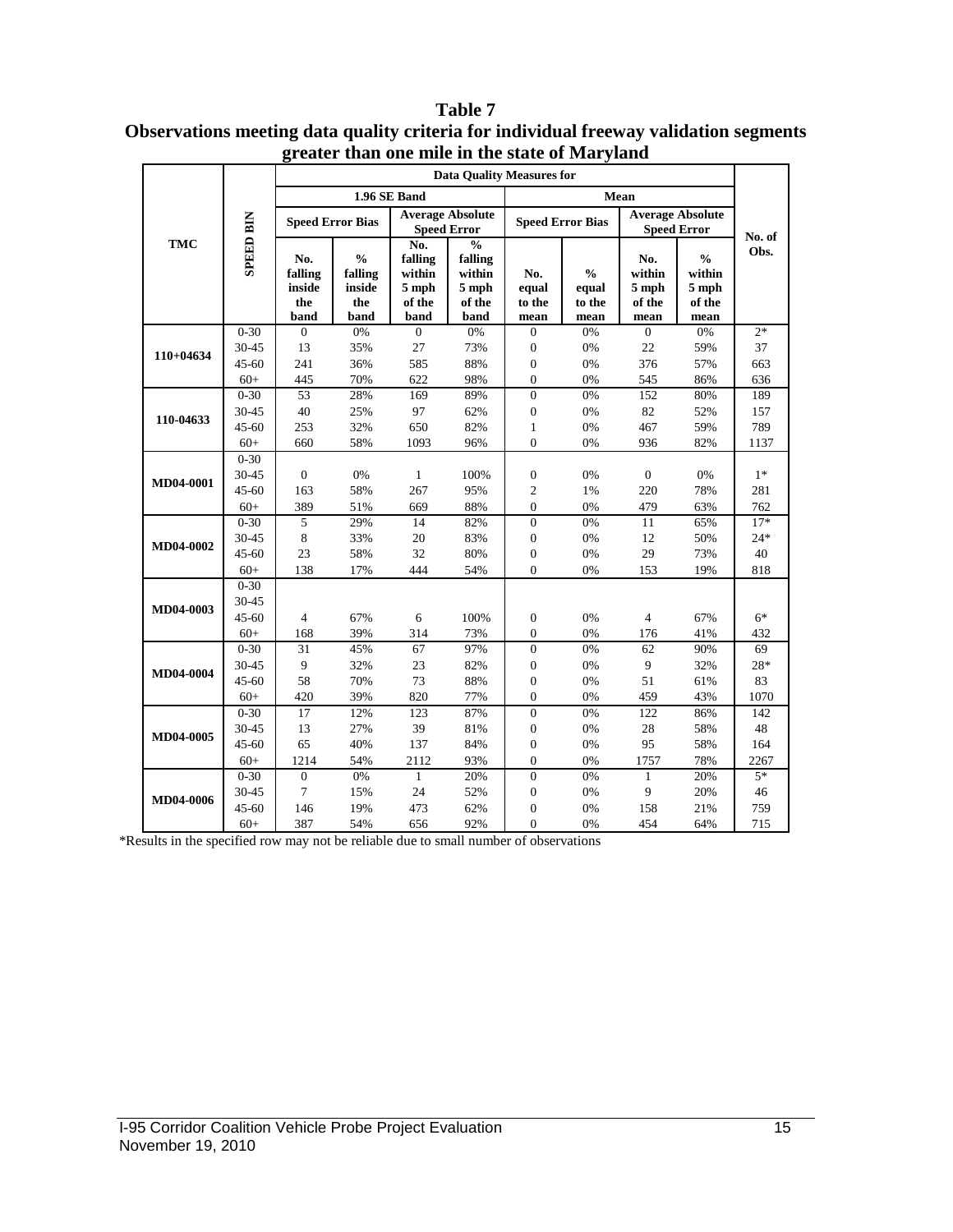

**Figure 3 Average absolute speed error for freeway segments greater than one mile in Maryland**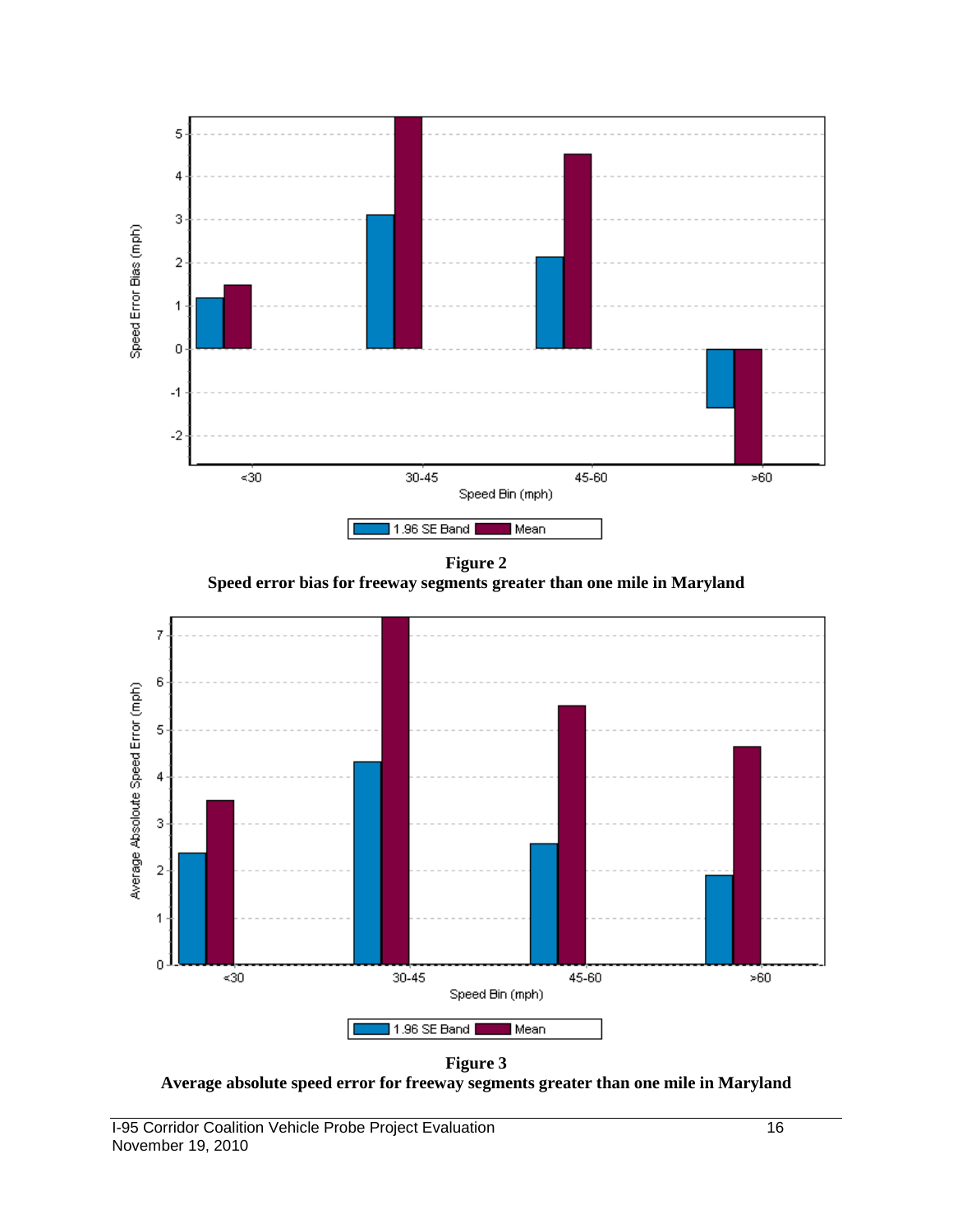### *Analysis of Results for Arterials*

The arterial data segments analyzed as part of this validation effort were from Route 3 just north on the intersection with US 50. Travel time samples collected along Route 3 were compared with travel time and speed data reported by INRIX as part of this project. The arterial data is included for informational purposes noting that INRIX has volunteered arterial data at no cost to the Coalition for the first three years, and that the method to evaluate quality on arterial roadways has not been fully evaluated. The Coalition is currently in the process of developing appropriate quality metrics and validation methods.

Table 8 summarizes the data quality measures obtained as a result of comparison between Bluetooth and all reported INRIX speeds on four arterial segments considered in this round of validations. In all speed bins below 60 mph, INRIX data meets the data quality measures set forth for freeways when errors are measured as a distance from the 1.96 times the standard error band. In addition, small number of observations made in the speed bin above 60 mph is compatible with the posted speed limits on the arterial segments in question.

Table 9 shows the percentage of the time intervals that fall within 5 mph of the SEM band and the mean for each speed bin for all arterial segments in Maryland. Tables 10 and 11 present detailed data for individual arterial segments in Maryland in similar format as Tables 8 and 9, respectively. Note that for some segments and in some speed bins the comparison results may not be reliable due to small number of observations.

Figures 4 and 5 show the overall speed error biases for different speed bins, and the average absolute speed errors for all considered arterial segments in Maryland, respectively. These figures correspond to Table 8.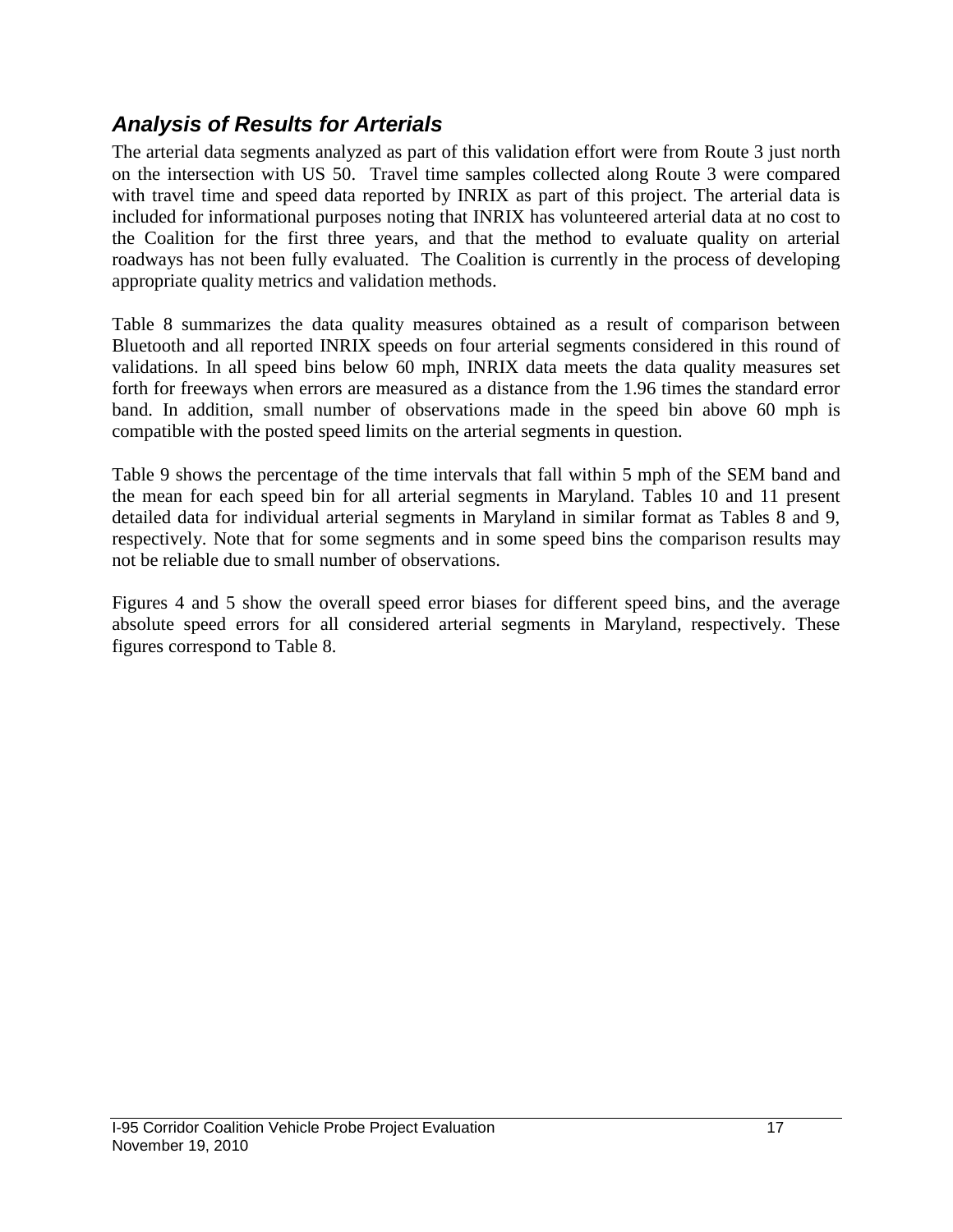#### **Table 8 Data quality measures for arterial segments greater than one mile in Maryland**

|                            |                                                                                                           | 1.96 SE Band | <b>Mean</b>                                 |                                                            |                |  |
|----------------------------|-----------------------------------------------------------------------------------------------------------|--------------|---------------------------------------------|------------------------------------------------------------|----------------|--|
| <b>SPEED</b><br><b>BIN</b> | <b>Speed</b><br>Average<br><b>Error</b><br><b>Absolute</b><br><b>Bias</b><br><b>Speed</b><br><b>Error</b> |              | <b>Speed</b><br><b>Error</b><br><b>Bias</b> | Average<br><b>Absolute</b><br><b>Speed</b><br><b>Error</b> | No. of<br>Obs. |  |
| $0 - 30$                   | 3.8                                                                                                       | 4.1          | 7.6                                         | 8.3                                                        | 352            |  |
| $30 - 45$                  | 1.7                                                                                                       | 2.2          | 4.5                                         | 6.1                                                        | 1335           |  |
| $45 - 60$                  | $-1.0$                                                                                                    | 1.4          | $-2.9$                                      | 5.0                                                        | 1216           |  |
| $60+$                      | $-9.4$                                                                                                    | 9.4          | $-14.5$                                     | 14.5                                                       | 59             |  |

#### **Table 9**

#### **Percent observations meeting data quality criteria for arterial segments greater than one mile in Maryland**

|                            |                                                                                                                      | 1.96 SE Band | Mean                                      |                                                     |                |  |
|----------------------------|----------------------------------------------------------------------------------------------------------------------|--------------|-------------------------------------------|-----------------------------------------------------|----------------|--|
| <b>SPEED</b><br><b>BIN</b> | <b>Percentage</b><br><b>Percentage</b><br>falling<br>falling<br>inside the<br>within 5<br>band<br>mph of the<br>band |              | <b>Percentage</b><br>equal to the<br>mean | <b>Percentage</b><br>within 5<br>mph of the<br>mean | No. of<br>Obs. |  |
| $0-30$                     | 2.4%                                                                                                                 | 71%          | $0\%$                                     | 51%                                                 | 352            |  |
| $30 - 45$                  | 49%                                                                                                                  | 83%          | $0\%$                                     | 46%                                                 | 1335           |  |
| $45 - 60$                  | 89%<br>66%                                                                                                           |              | $0\%$                                     | 59%                                                 | 1216           |  |
| $60+$                      | 3%                                                                                                                   | 22%          | 0%                                        | $0\%$                                               | 59             |  |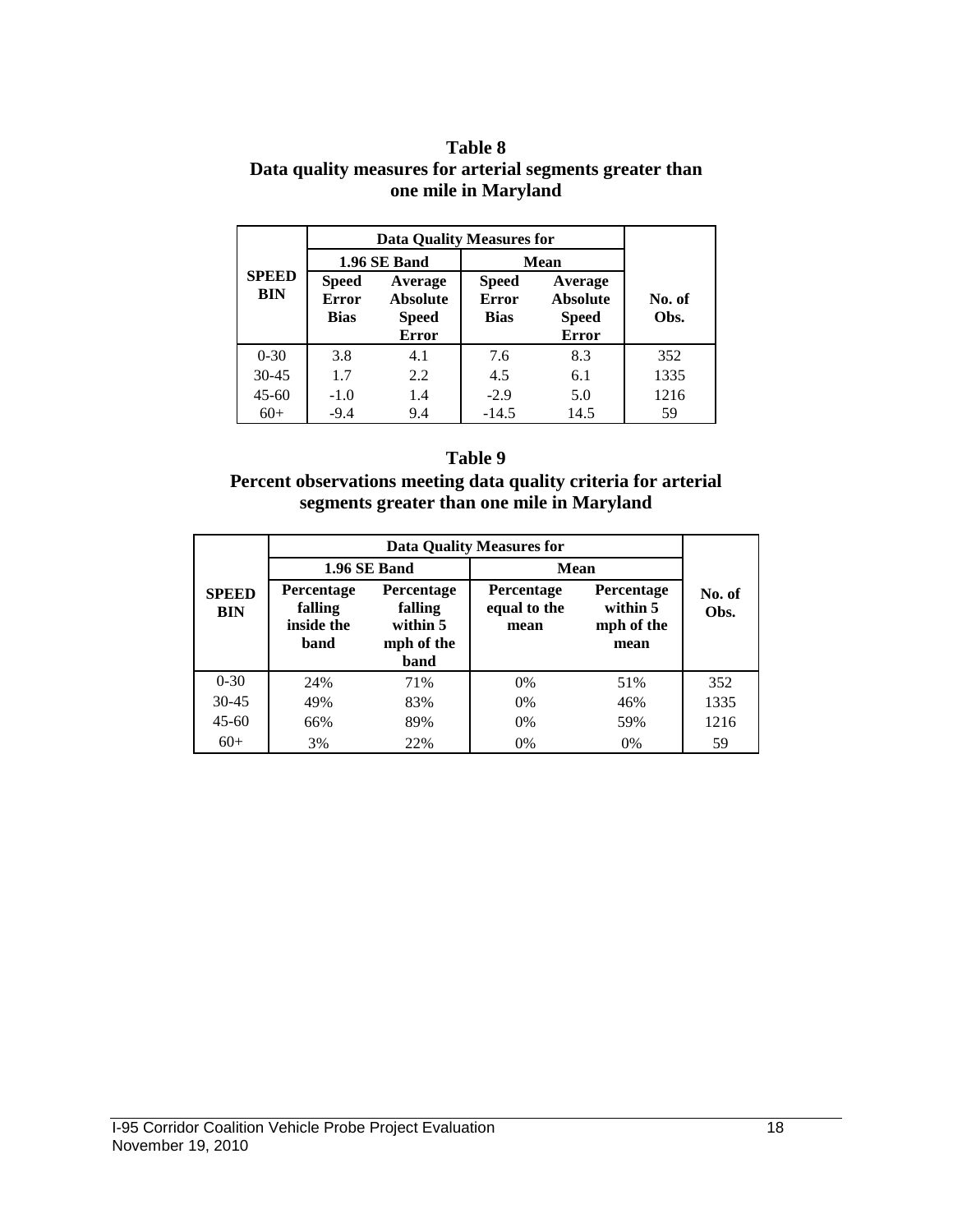#### **Table 10 Data quality measures for individual arterial validation segments greater than one mile in the state of Maryland**

|             |                               |                              |                            | <b>Data Quality Measures for</b>            |                                                            |                                             |                                                            |                |
|-------------|-------------------------------|------------------------------|----------------------------|---------------------------------------------|------------------------------------------------------------|---------------------------------------------|------------------------------------------------------------|----------------|
|             |                               |                              |                            |                                             | 1.96 SE Band                                               | Mean                                        |                                                            |                |
| <b>TMC</b>  | <b>Standard TMC</b><br>length | <b>Bluetooth</b><br>distance | <b>SPEED</b><br><b>BIN</b> | <b>Speed</b><br><b>Error</b><br><b>Bias</b> | Average<br><b>Absolute</b><br><b>Speed</b><br><b>Error</b> | <b>Speed</b><br><b>Error</b><br><b>Bias</b> | Average<br><b>Absolute</b><br><b>Speed</b><br><b>Error</b> | No. of<br>Obs. |
|             |                               |                              | $0 - 30$                   | 4.6                                         | 4.7                                                        | 8.1                                         | 8.4                                                        | 242            |
| $110+05097$ | 1.87                          | 1.85                         | $30 - 45$                  | 2.1                                         | 2.5                                                        | 5.5                                         | 6.7                                                        | 844            |
|             |                               |                              | $45 - 60$                  | $-0.6$                                      | 1.5                                                        | $-0.9$                                      | 4.2                                                        | 501            |
|             |                               |                              | $60+$                      | $-14.6$                                     | 14.6                                                       | $-15.6$                                     | 15.6                                                       | $2*$           |
| 110-05096   | 1.97                          | 2.05                         | $0 - 30$                   | 2.7                                         | 2.7                                                        | 18.7                                        | 18.9                                                       | $8*$           |
|             |                               |                              | $30 - 45$                  | 0.5                                         | 1.0                                                        | 3.3                                         | 5.3                                                        | 47             |
|             |                               |                              | $45 - 60$                  | $-3.0$                                      | 3.0                                                        | $-6.0$                                      | 6.5                                                        | 71             |
|             |                               |                              | $60+$                      | $-11.3$                                     | 11.3                                                       | $-14.2$                                     | 14.2                                                       | $2*$           |
|             |                               |                              | $0 - 30$                   | 1.7                                         | 2.5                                                        | 5.3                                         | 7.2                                                        | 100            |
| MD04-0014   | 1.90                          | 2.05                         | $30 - 45$                  | 1.1                                         | 1.6                                                        | 2.5                                         | 5.1                                                        | 433            |
|             |                               |                              | $45 - 60$                  | $-1.0$                                      | 1.2                                                        | $-4.1$                                      | 5.5                                                        | 642            |
|             |                               |                              | $60+$                      | $-9.1$                                      | 9.1                                                        | $-14.5$                                     | 14.5                                                       | 55             |
| MD04-0015   |                               |                              | $0 - 30$                   | 5.0                                         | 5.0                                                        | 19.7                                        | 19.7                                                       | $2*$           |
|             | 1.80                          | 1.85                         | $30 - 45$                  | 1.5                                         | 1.5                                                        | 6.9                                         | 6.9                                                        | $11*$          |
|             |                               |                              | $45 - 60$                  | $-0.4$                                      | 0.4                                                        | $-3.9$                                      | 3.9                                                        | $2*$           |
|             |                               |                              | $60+$                      |                                             |                                                            |                                             |                                                            |                |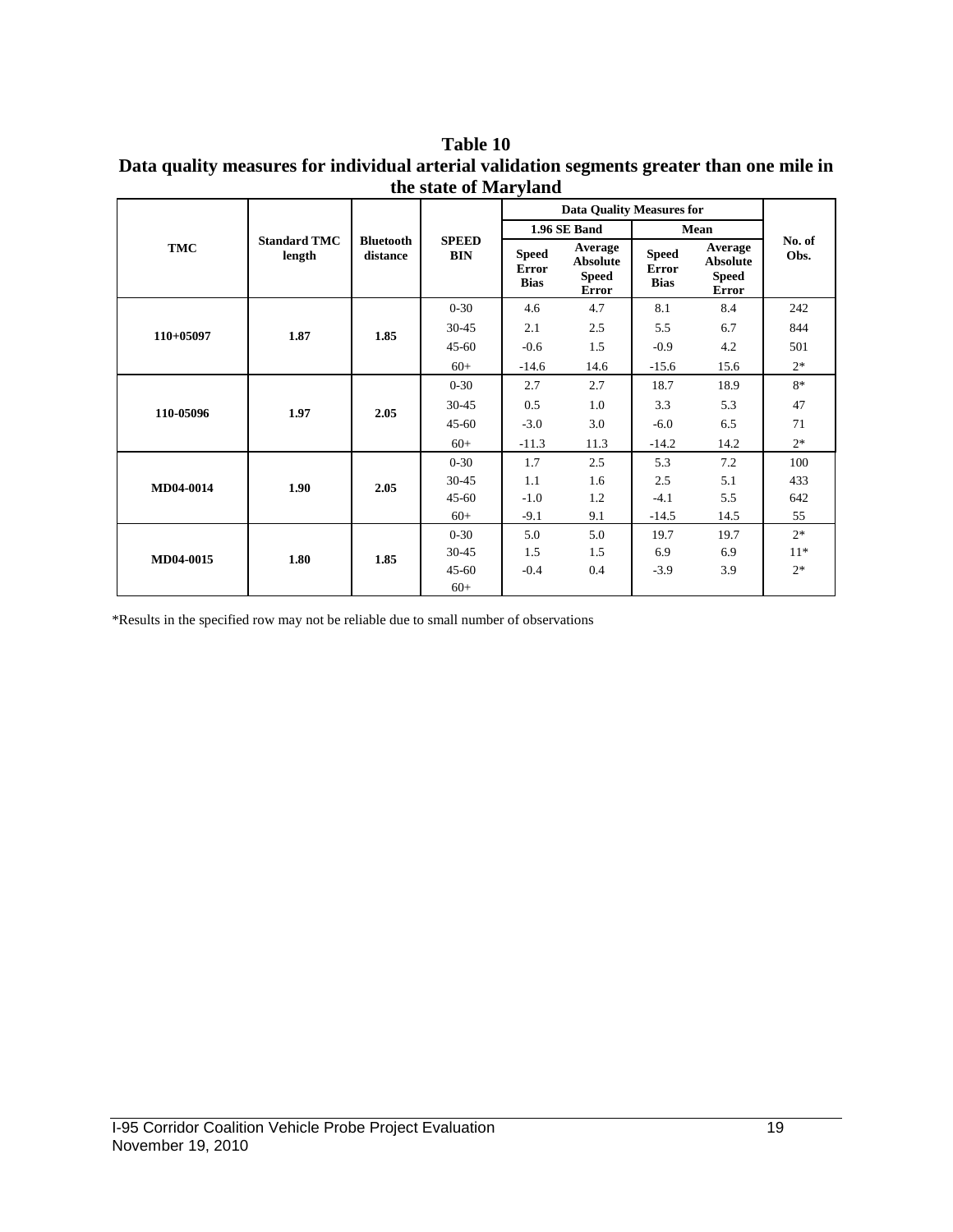|             |                  | <b>Data Quality Measures for</b>        |                                                   |                                                     |                                                               |                                |                                          |                                               |                                                    |        |
|-------------|------------------|-----------------------------------------|---------------------------------------------------|-----------------------------------------------------|---------------------------------------------------------------|--------------------------------|------------------------------------------|-----------------------------------------------|----------------------------------------------------|--------|
| <b>TMC</b>  |                  | <b>1.96 SE Band</b>                     |                                                   |                                                     |                                                               |                                |                                          |                                               |                                                    |        |
|             |                  | <b>Speed Error Bias</b>                 |                                                   | <b>Average Absolute</b><br><b>Speed Error</b>       |                                                               | <b>Speed Error Bias</b>        |                                          | <b>Average Absolute</b><br><b>Speed Error</b> |                                                    | No. of |
|             | <b>SPEED BIN</b> | No.<br>falling<br>inside<br>the<br>band | $\frac{0}{0}$<br>falling<br>inside<br>the<br>band | No.<br>falling<br>within<br>5 mph<br>of the<br>band | $\frac{0}{0}$<br>falling<br>within<br>5 mph<br>of the<br>band | No.<br>equal<br>to the<br>mean | $\frac{0}{0}$<br>equal<br>to the<br>mean | No.<br>within<br>5 mph<br>of the<br>mean      | $\frac{0}{0}$<br>within<br>5 mph<br>of the<br>mean | Obs.   |
|             | $0 - 30$         | 40                                      | 17%                                               | 158                                                 | 65%                                                           | $\Omega$                       | 0%                                       | 121                                           | 50%                                                | 242    |
| $110+05097$ | 30-45            | 376                                     | 45%                                               | 677                                                 | 80%                                                           | $\mathbf{0}$                   | 0%                                       | 339                                           | 40%                                                | 844    |
|             | $45 - 60$        | 288                                     | 57%                                               | 451                                                 | 90%                                                           | 1                              | 0%                                       | 342                                           | 68%                                                | 501    |
|             | $60+$            | $\mathbf{0}$                            | 0%                                                | $\mathbf{0}$                                        | 0%                                                            | $\mathbf{0}$                   | 0%                                       | $\overline{0}$                                | 0%                                                 | $2*$   |
|             | $0 - 30$         | 4                                       | 50%                                               | 6                                                   | 75%                                                           | $\Omega$                       | 0%                                       | 1                                             | 13%                                                | $8*$   |
|             | 30-45            | 33                                      | 70%                                               | 43                                                  | 91%                                                           | $\mathbf{0}$                   | 0%                                       | 28                                            | 60%                                                | 47     |
| 110-05096   | $45 - 60$        | 35                                      | 49%                                               | 53                                                  | 75%                                                           | $\mathbf{0}$                   | 0%                                       | 30                                            | 42%                                                | 71     |
|             | $60+$            | $\mathbf{0}$                            | 0%                                                | $\Omega$                                            | 0%                                                            | $\Omega$                       | 0%                                       | $\Omega$                                      | 0%                                                 | $2*$   |
|             | $0 - 30$         | 41                                      | 41%                                               | 86                                                  | 86%                                                           | $\overline{0}$                 | 0%                                       | 56                                            | 56%                                                | 100    |
|             | 30-45            | 242                                     | 56%                                               | 375                                                 | 87%                                                           | 1                              | 0%                                       | 245                                           | 57%                                                | 433    |
| MD04-0014   | $45 - 60$        | 473                                     | 74%                                               | 581                                                 | 91%                                                           | $\Omega$                       | 0%                                       | 347                                           | 54%                                                | 642    |
|             | $60+$            | $\overline{c}$                          | 4%                                                | 13                                                  | 24%                                                           | $\theta$                       | 0%                                       | $\overline{0}$                                | 0%                                                 | 55     |
|             | $0 - 30$         | $\mathbf{0}$                            | 0%                                                | $\mathbf{1}$                                        | 50%                                                           | $\Omega$                       | 0%                                       | $\overline{0}$                                | 0%                                                 | $2*$   |
|             | 30-45            | 6                                       | 55%                                               | 11                                                  | 100%                                                          | $\mathbf{0}$                   | 0%                                       | 4                                             | 36%                                                | $11*$  |
| MD04-0015   | $45 - 60$        | $\mathbf{1}$                            | 50%                                               | $\overline{c}$                                      | 100%                                                          | $\theta$                       | 0%                                       | 1                                             | 50%                                                | $2*$   |
|             | $60+$            |                                         |                                                   |                                                     |                                                               |                                |                                          |                                               |                                                    |        |

**Table 11 Observations meeting data quality criteria for individual arterial validation segments greater than one mile in the state of Maryland**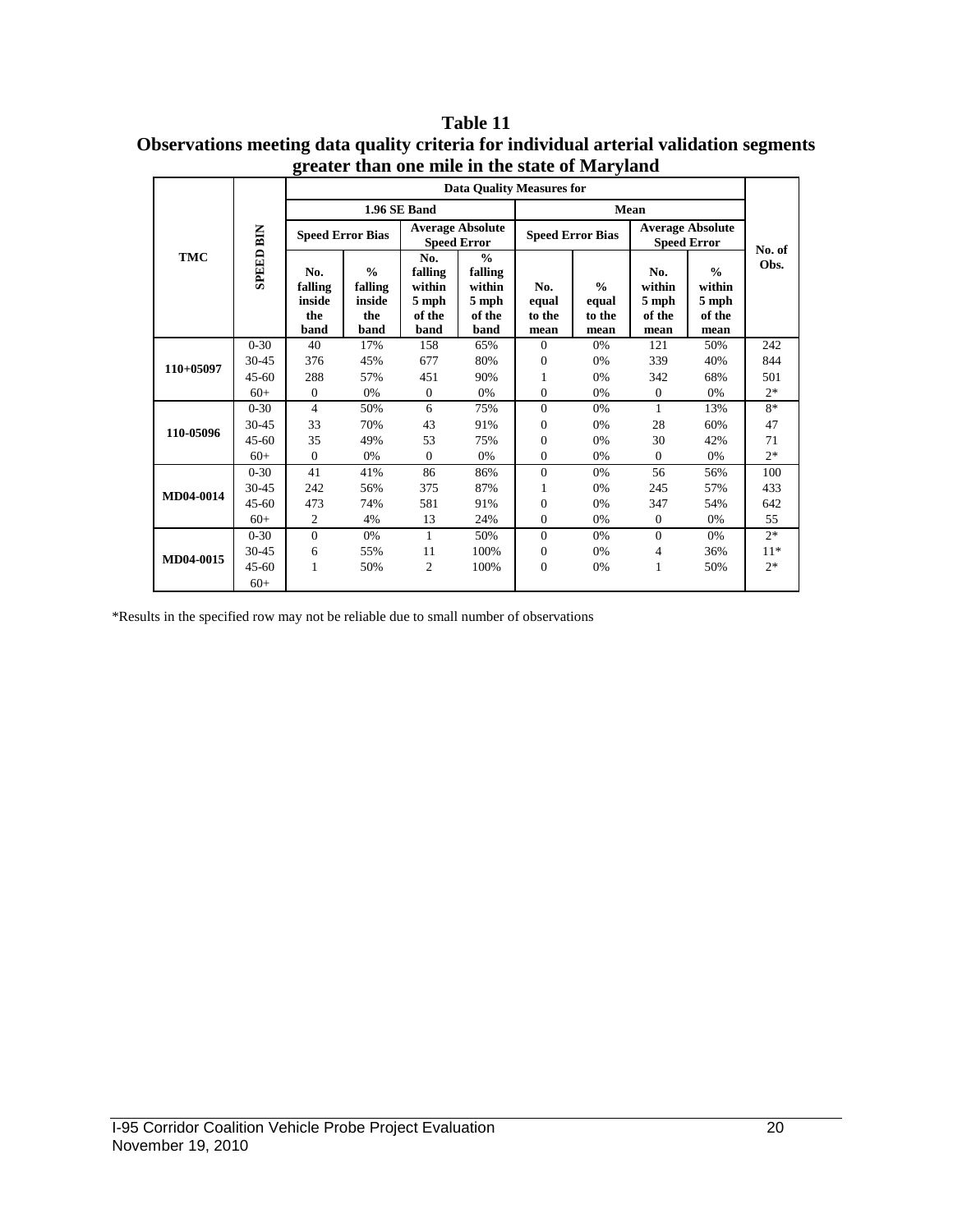

**Figure 4 Speed error bias for arterial segments greater than one mile in Maryland**



**Figure 5 Average absolute speed error for arterial segments greater than one mile in Maryland**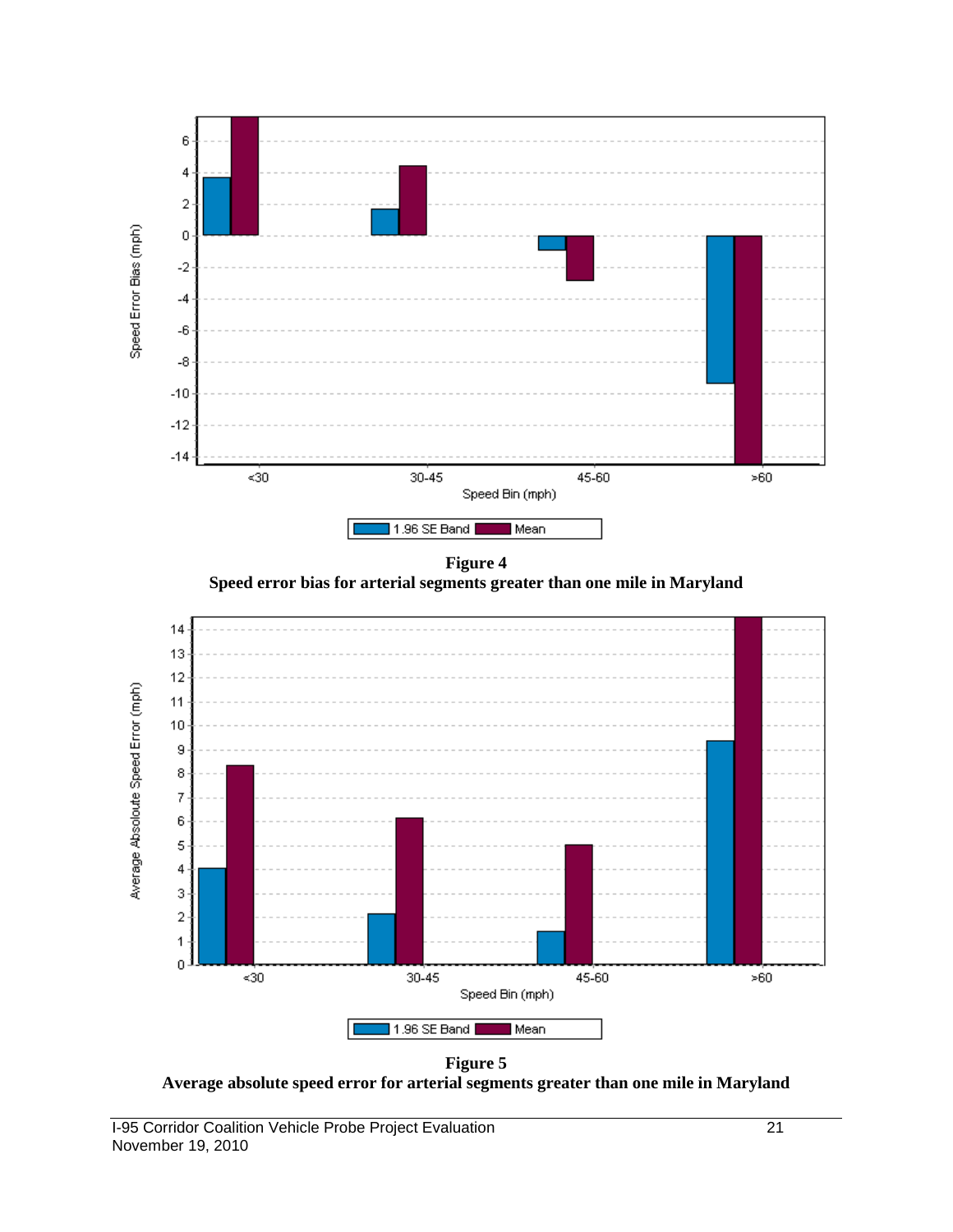### *Analysis of Results for Ramps*

Ramp segments analyzed were located at the intersection of US50 and I495/95 on the eastern side of the Washington DC beltway. Validation data collected from the 5.9 miles of freeway ramps represented seven of the eight ramps within the freeway interchange. Ramp data is being evaluated for informational purposes only, and is not subject to the quality specifications for freeway data. Even so, the specifications for freeway AASE were met in all speed categories for the ramp data, and the specifications for freeway speed error bias (SEB) were met in the 30-45 MPH, and 45-60 MPH speed bines. The ramp validation failed to meet the freeway SEB specification by only 0.6 and 0.4 MPH for the 0-30 MPH and >60 MPH speed bins respectively.

Table 12 summarizes the data quality measures obtained as a result of comparison between Bluetooth and all reported INRIX speeds on seven ramp segments considered in this round of validations. In all speed bins below 60 mph, INRIX data meets the data quality measures set forth for freeways when errors are measured as a distance from the 1.96 times the standard error band. However, in more than 60mph speed bin, INRIX data just barely fails to meet the freeway data quality criteria.

Table 13 shows the percentage of the time intervals that fall within 5 mph of the SEM band and the mean for each speed bin for all ramp segments in Maryland. Tables 14 and 15 present detailed data for individual ramp segments in Maryland in similar format as Tables 12 and 13, respectively. Note that for some segments and in some speed bins the comparison results may not be reliable due to small number of observations.

Figures 6 and 7 show the overall speed error biases for different speed bins, and the average absolute speed errors for all considered ramp segments in Maryland, respectively. These figures correspond to Table 12.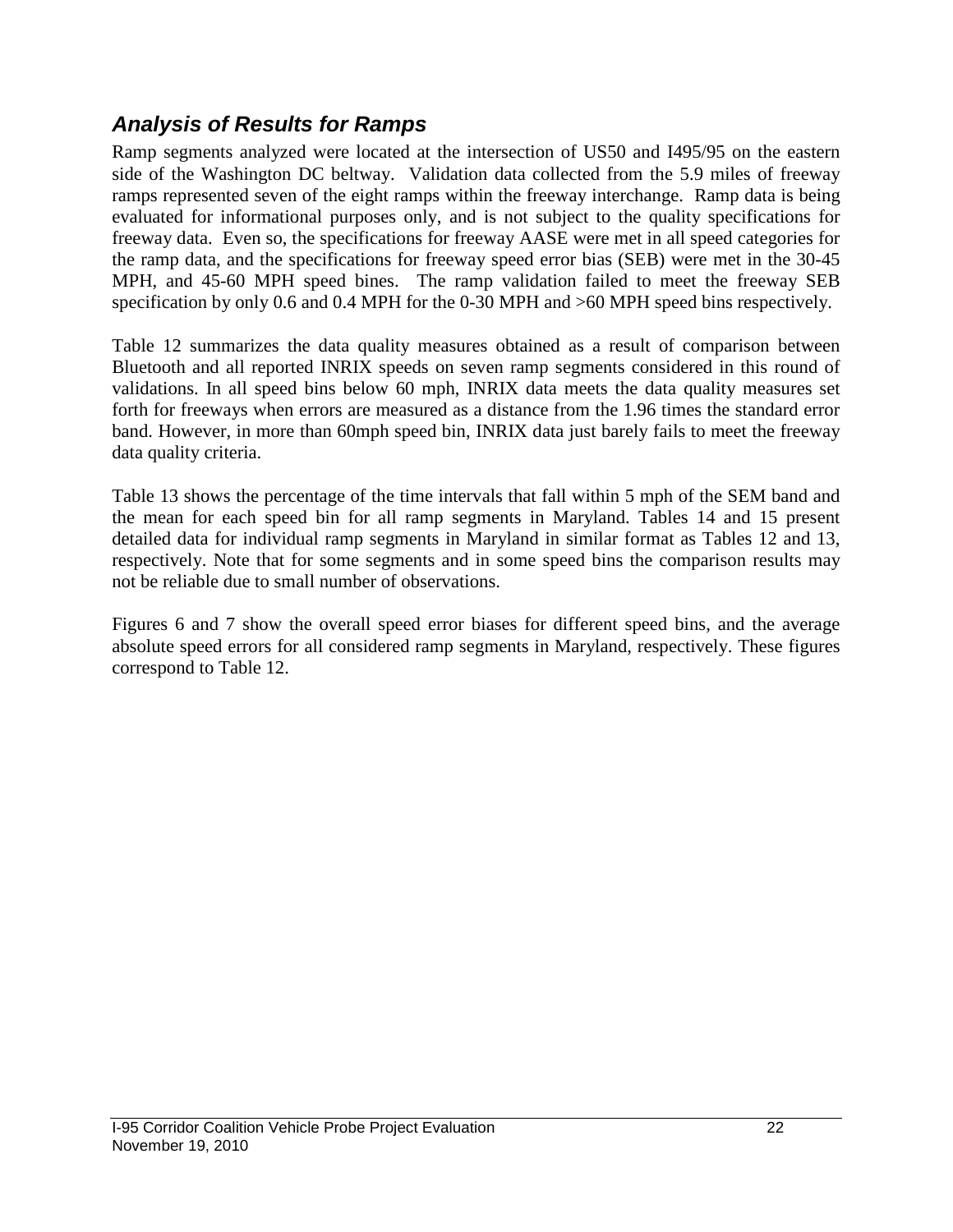#### **Table 12 Data quality measures for ramp segments greater than one mile in Maryland**

|                            |                                                                                                           | 1.96 SE Band | <b>Mean</b>                                 |                                                            |                |  |
|----------------------------|-----------------------------------------------------------------------------------------------------------|--------------|---------------------------------------------|------------------------------------------------------------|----------------|--|
| <b>SPEED</b><br><b>BIN</b> | <b>Speed</b><br>Average<br><b>Error</b><br><b>Absolute</b><br><b>Bias</b><br><b>Speed</b><br><b>Error</b> |              | <b>Speed</b><br><b>Error</b><br><b>Bias</b> | Average<br><b>Absolute</b><br><b>Speed</b><br><b>Error</b> | No. of<br>Obs. |  |
| $0 - 30$                   | 5.6                                                                                                       | 5.9          | 9.1                                         | 10.0                                                       | 381            |  |
| $30 - 45$                  | 1.6                                                                                                       | 2.4          | 3.6                                         | 5.6                                                        | 982            |  |
| $45 - 60$                  | $-0.7$                                                                                                    | 1.4          | $-1.4$                                      | 3.6                                                        | 4940           |  |
| $60+$                      | $-5.4$                                                                                                    | 5.4          | $-9.2$                                      | 9.2                                                        | 1223           |  |

#### **Table 13**

#### **Percent observations meeting data quality criteria for ramp segments greater than one mile in Maryland**

|                                                                                  |            | <b>1.96 SE Band</b>                                            | Mean                                      |     |                |
|----------------------------------------------------------------------------------|------------|----------------------------------------------------------------|-------------------------------------------|-----|----------------|
| <b>Percentage</b><br><b>SPEED</b><br>falling<br><b>BIN</b><br>inside the<br>band |            | <b>Percentage</b><br>falling<br>within 5<br>mph of the<br>band | <b>Percentage</b><br>equal to the<br>mean |     | No. of<br>Obs. |
| $0 - 30$                                                                         | 2.4%       | 60%                                                            | $0\%$                                     | 40% | 381            |
| $30 - 45$                                                                        | 43%        | 81%                                                            | $0\%$                                     | 56% | 982            |
| $45-60$                                                                          | 56%<br>92% |                                                                | $0\%$                                     | 75% | 4940           |
| $60+$                                                                            | 18%        | 54%                                                            | $0\%$                                     | 21% | 1223           |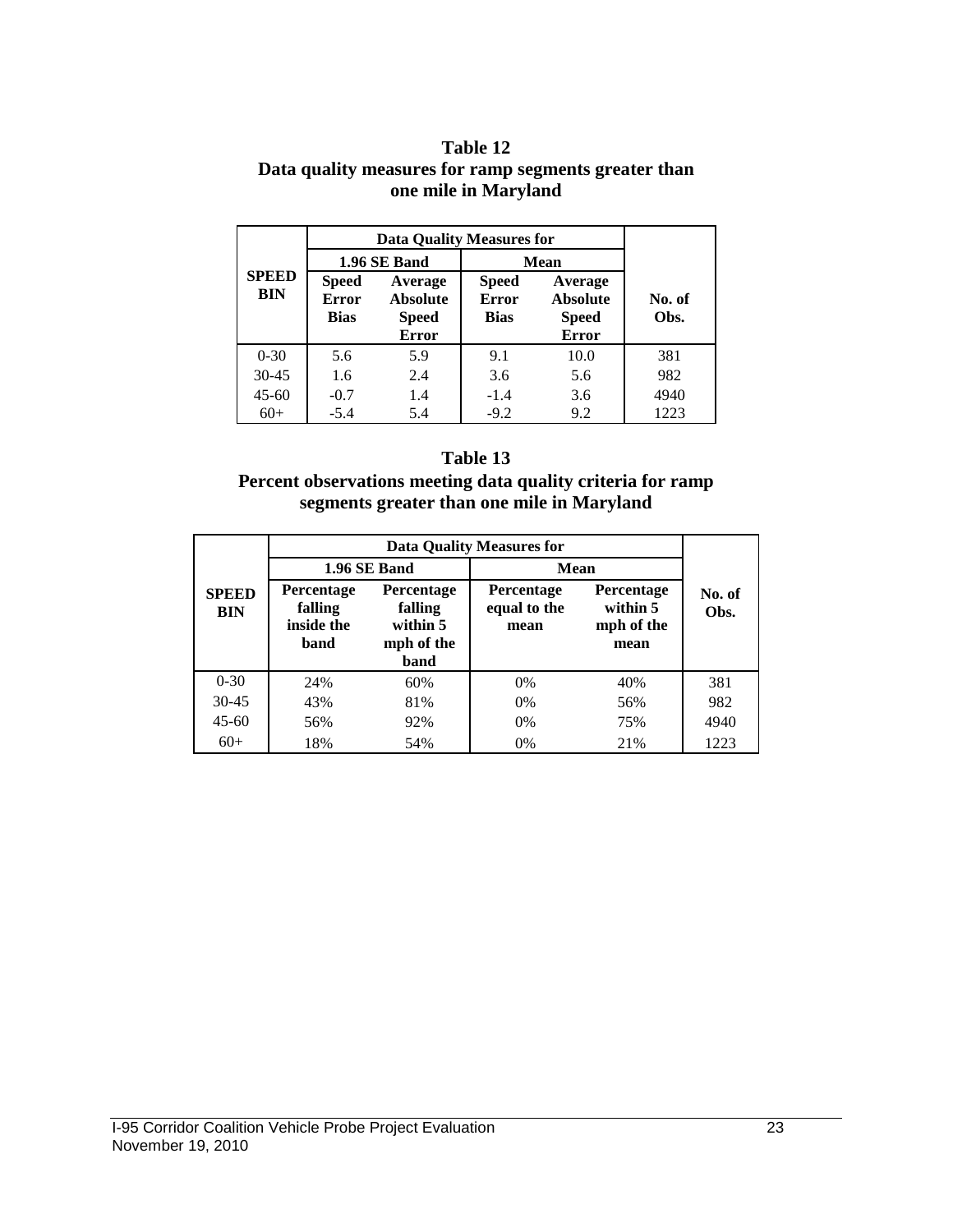| Table 14                                                                                   |
|--------------------------------------------------------------------------------------------|
| Data quality measures for individual ramp validation segments greater than one mile in the |
| state of Maryland                                                                          |

| 1.96 SE Band<br>Mean<br><b>Standard TMC</b><br><b>SPEED</b><br>No. of<br><b>Bluetooth</b><br>Average<br><b>TMC</b><br>Average<br><b>BIN</b><br>length<br><b>Speed</b><br><b>Speed</b><br>Obs.<br>distance<br><b>Absolute</b><br><b>Absolute</b><br><b>Error</b><br><b>Error</b><br><b>Speed</b><br><b>Speed</b><br><b>Bias</b><br><b>Bias</b><br><b>Error</b><br><b>Error</b><br>$0 - 30$<br>12.4<br>12.4<br>18.1<br>18.1<br>$2*$<br>$30 - 45$<br>2.67<br>MD04-0007<br>2.64<br>3.1<br>38<br>$45 - 60$<br>0.4<br>0.7<br>1.0 |  |
|----------------------------------------------------------------------------------------------------------------------------------------------------------------------------------------------------------------------------------------------------------------------------------------------------------------------------------------------------------------------------------------------------------------------------------------------------------------------------------------------------------------------------|--|
|                                                                                                                                                                                                                                                                                                                                                                                                                                                                                                                            |  |
|                                                                                                                                                                                                                                                                                                                                                                                                                                                                                                                            |  |
|                                                                                                                                                                                                                                                                                                                                                                                                                                                                                                                            |  |
|                                                                                                                                                                                                                                                                                                                                                                                                                                                                                                                            |  |
|                                                                                                                                                                                                                                                                                                                                                                                                                                                                                                                            |  |
| $60+$<br>$-1.0$<br>1.0<br>$-2.9$<br>3.1<br>$10*$                                                                                                                                                                                                                                                                                                                                                                                                                                                                           |  |
| $0 - 30$<br>20.3<br>$10*$<br>10.6<br>10.6<br>20.3                                                                                                                                                                                                                                                                                                                                                                                                                                                                          |  |
| $8*$<br>3.7<br>30-45<br>2.5<br>7.5<br>9.6<br>MD04-0008<br>3.29<br>3.23                                                                                                                                                                                                                                                                                                                                                                                                                                                     |  |
| 0.8<br>0.9<br>$45 - 60$<br>0.3<br>2.9<br>129                                                                                                                                                                                                                                                                                                                                                                                                                                                                               |  |
| $3*$<br>$60+$<br>$-1.7$<br>1.7<br>$-3.7$<br>3.7                                                                                                                                                                                                                                                                                                                                                                                                                                                                            |  |
| $0 - 30$<br>12.1<br>12.1<br>16.5<br>16.6<br>60                                                                                                                                                                                                                                                                                                                                                                                                                                                                             |  |
| 4.8<br>8.2<br>73<br>5.1<br>9.5<br>30-45<br>MD04-0009<br>1.68<br>1.54                                                                                                                                                                                                                                                                                                                                                                                                                                                       |  |
| $-0.5$<br>$45 - 60$<br>1.3<br>$-1.0$<br>3.5<br>828                                                                                                                                                                                                                                                                                                                                                                                                                                                                         |  |
| $60+$<br>$-3.4$<br>3.4<br>$-7.1$<br>7.1<br>137                                                                                                                                                                                                                                                                                                                                                                                                                                                                             |  |
| $7*$<br>$0 - 30$<br>2.5<br>2.5<br>9.0<br>9.6                                                                                                                                                                                                                                                                                                                                                                                                                                                                               |  |
| 30-45<br>1.0<br>1.1<br>4.1<br>5.4<br>47<br>MD04-0010<br>1.74<br>1.73                                                                                                                                                                                                                                                                                                                                                                                                                                                       |  |
| $-3.3$<br>4.2<br>$45 - 60$<br>$-1.5$<br>1.7<br>616                                                                                                                                                                                                                                                                                                                                                                                                                                                                         |  |
| $8\ast$<br>$60+$<br>$-7.7$<br>7.7<br>11.6<br>$-11.6$                                                                                                                                                                                                                                                                                                                                                                                                                                                                       |  |
| $0 - 30$<br>2.3<br>2.5<br>4.0<br>4.6<br>158                                                                                                                                                                                                                                                                                                                                                                                                                                                                                |  |
| 3.3<br>6.5<br>30-45<br>3.5<br>7.1<br>133<br>2.04<br>MD04-0011<br>1.86                                                                                                                                                                                                                                                                                                                                                                                                                                                      |  |
| 2.1<br>$45 - 60$<br>0.6<br>1.1<br>3.4<br>498                                                                                                                                                                                                                                                                                                                                                                                                                                                                               |  |
| $60+$<br>$-1.3$<br>$-3.6$<br>3.6<br>46<br>1.3                                                                                                                                                                                                                                                                                                                                                                                                                                                                              |  |
| $5*$<br>$0 - 30$<br>4.0<br>3.6<br>10.7<br>11.2                                                                                                                                                                                                                                                                                                                                                                                                                                                                             |  |
| $14*$<br>30-45<br>2.2<br>2.2<br>6.5<br>6.5<br>MD04-0012<br>1.43<br>1.43                                                                                                                                                                                                                                                                                                                                                                                                                                                    |  |
| 1.3<br>3.7<br>$45 - 60$<br>0.2<br>235<br>1.1                                                                                                                                                                                                                                                                                                                                                                                                                                                                               |  |
| $9*$<br>$60+$<br>$-4.9$<br>$-9.0$<br>4.9<br>9.0                                                                                                                                                                                                                                                                                                                                                                                                                                                                            |  |
| $24*$<br>$0 - 30$<br>2.6<br>3.4<br>11.4<br>13.8                                                                                                                                                                                                                                                                                                                                                                                                                                                                            |  |
| $30 - 45$<br>$-0.3$<br>1.6<br>6.1<br>61<br>1.6<br>MD04-0013<br>2.48<br>2.62<br>$-0.4$<br>0.8<br>2.8<br>862<br>$45 - 60$<br>$-1.2$                                                                                                                                                                                                                                                                                                                                                                                          |  |
| $60+$<br>$-2.7$<br>2.7<br>$-6.0$<br>6.0<br>250                                                                                                                                                                                                                                                                                                                                                                                                                                                                             |  |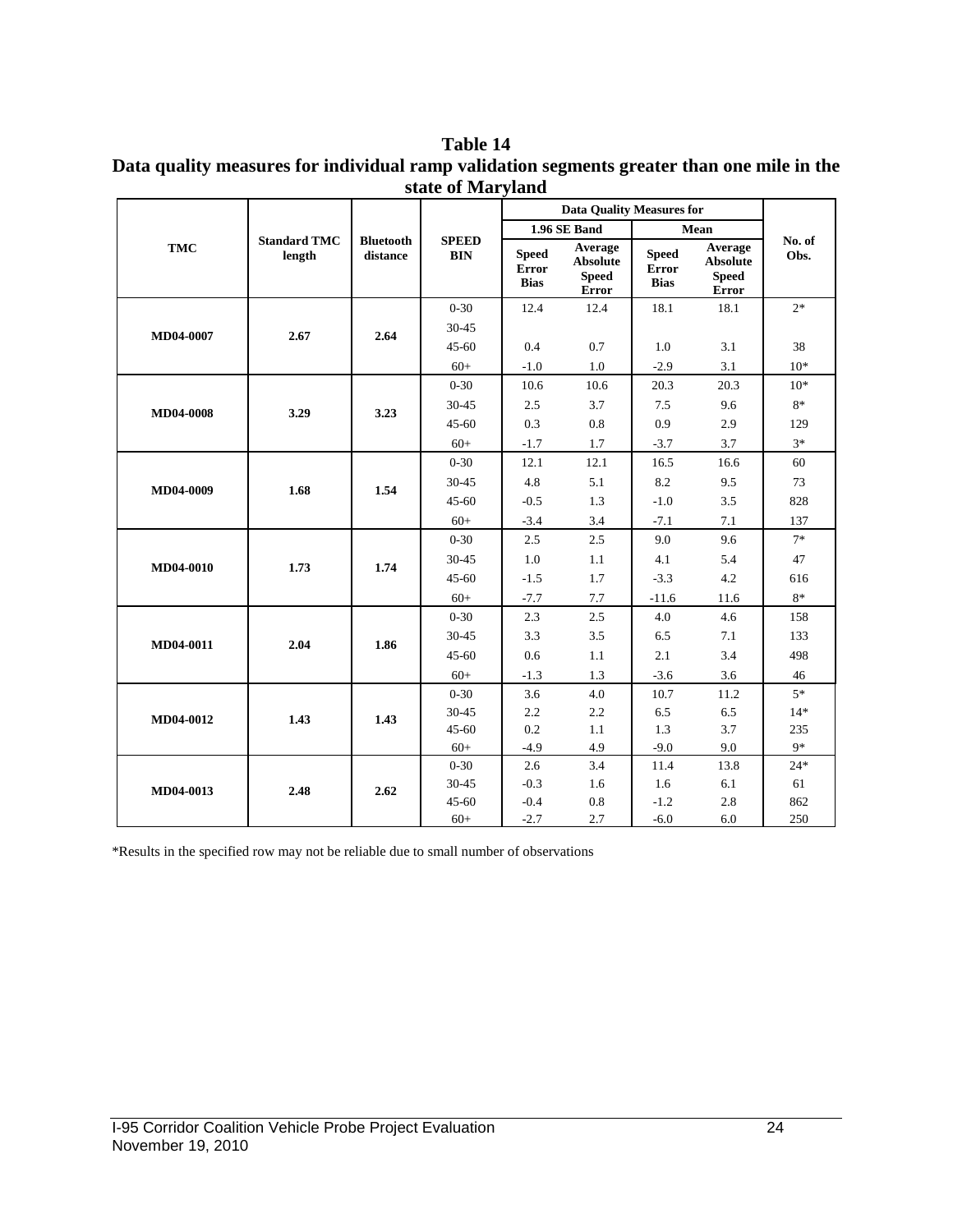|            |                  | <b>Data Ouality Measures for</b>        |                                                   |                                                     |                                                               |                                |                                          |                                               |                                                    |        |
|------------|------------------|-----------------------------------------|---------------------------------------------------|-----------------------------------------------------|---------------------------------------------------------------|--------------------------------|------------------------------------------|-----------------------------------------------|----------------------------------------------------|--------|
|            |                  |                                         |                                                   | 1.96 SE Band                                        |                                                               |                                |                                          |                                               |                                                    |        |
| <b>TMC</b> |                  | <b>Speed Error Bias</b>                 |                                                   | <b>Average Absolute</b><br><b>Speed Error</b>       |                                                               | <b>Speed Error Bias</b>        |                                          | <b>Average Absolute</b><br><b>Speed Error</b> |                                                    | No. of |
|            | <b>SPEED BIN</b> | No.<br>falling<br>inside<br>the<br>band | $\frac{0}{0}$<br>falling<br>inside<br>the<br>band | No.<br>falling<br>within<br>5 mph<br>of the<br>band | $\frac{0}{0}$<br>falling<br>within<br>5 mph<br>of the<br>band | No.<br>equal<br>to the<br>mean | $\frac{0}{0}$<br>equal<br>to the<br>mean | No.<br>within<br>5 mph<br>of the<br>mean      | $\frac{0}{0}$<br>within<br>5 mph<br>of the<br>mean | Obs.   |
|            | $0 - 30$         | $\Omega$                                | 0%                                                | $\Omega$                                            | 0%                                                            | $\Omega$                       | 0%                                       | $\Omega$                                      | 0%                                                 | $2*$   |
| 110+05097  | 30-45            |                                         |                                                   |                                                     |                                                               |                                |                                          |                                               |                                                    |        |
|            | $45 - 60$        | 25                                      | 66%                                               | 37                                                  | 97%                                                           | $\mathbf{0}$                   | 0%                                       | 32                                            | 84%                                                | 38     |
|            | $60+$            | $\tau$                                  | 70%                                               | 10                                                  | 100%                                                          | $\boldsymbol{0}$               | 0%                                       | $\,$ 8 $\,$                                   | 80%                                                | $10*$  |
|            | $0 - 30$         | $\mathbf{1}$                            | 10%                                               | $\overline{4}$                                      | 40%                                                           | $\overline{0}$                 | 0%                                       | $\overline{2}$                                | 20%                                                | $10*$  |
| 110-05096  | 30-45            | $\overline{2}$                          | 25%                                               | 6                                                   | 75%                                                           | $\overline{0}$                 | 0%                                       | $\overline{2}$                                | 25%                                                | $8*$   |
|            | $45 - 60$        | 83                                      | 64%                                               | 125                                                 | 97%                                                           | $\overline{0}$                 | 0%                                       | 110                                           | 85%                                                | 129    |
|            | $60+$            | $\mathbf{1}$                            | 33%                                               | 3                                                   | 100%                                                          | $\mathbf{0}$                   | 0%                                       | $\overline{c}$                                | 67%                                                | $3*$   |
|            | $0 - 30$         | 5                                       | 8%                                                | 13                                                  | 22%                                                           | $\mathbf{0}$                   | 0%                                       | $\overline{8}$                                | 13%                                                | 60     |
| MD04-0014  | 30-45            | 24                                      | 33%                                               | 38                                                  | 52%                                                           | $\boldsymbol{0}$               | 0%                                       | 18                                            | 25%                                                | 73     |
|            | $45 - 60$        | 479                                     | 58%                                               | 768                                                 | 93%                                                           | $\overline{c}$                 | 0%                                       | 637                                           | 77%                                                | 828    |
|            | $60+$            | 40                                      | 29%                                               | 98                                                  | 72%                                                           | $\overline{0}$                 | 0%                                       | 45                                            | 33%                                                | 137    |
|            | $0 - 30$         | $\overline{c}$                          | 29%                                               | 6                                                   | 86%                                                           | $\overline{0}$                 | 0%                                       | 3                                             | 43%                                                | $7*$   |
| 110+05097  | 30-45            | 26                                      | 55%                                               | 44                                                  | 94%                                                           | $\boldsymbol{0}$               | 0%                                       | 24                                            | 51%                                                | 47     |
|            | $45 - 60$        | 301                                     | 49%                                               | 546                                                 | 89%                                                           | 1                              | 0%                                       | 402                                           | 65%                                                | 616    |
|            | $60+$            | $\mathbf{0}$                            | 0%                                                | $\mathfrak{2}$                                      | 25%                                                           | $\boldsymbol{0}$               | 0%                                       | $\boldsymbol{0}$                              | 0%                                                 | $8*$   |
|            | $0 - 30$         | 55                                      | 35%                                               | 127                                                 | 80%                                                           | $\mathbf{0}$                   | 0%                                       | 97                                            | 61%                                                | 158    |
| 110-05096  | 30-45            | 39                                      | 29%                                               | 96                                                  | 72%                                                           | $\boldsymbol{0}$               | 0%                                       | 59                                            | 44%                                                | 133    |
|            | $45 - 60$        | 295                                     | 59%                                               | 469                                                 | 94%                                                           | $\mathbf{0}$                   | 0%                                       | 383                                           | 77%                                                | 498    |
|            | $60+$            | 26                                      | 57%                                               | 44                                                  | 96%                                                           | $\mathbf{0}$                   | 0%                                       | 36                                            | 78%                                                | 46     |
|            | $0 - 30$         | $\mathbf{1}$                            | 20%                                               | 3                                                   | 60%                                                           | $\overline{0}$                 | 0%                                       | $\overline{2}$                                | 40%                                                | $5*$   |
| MD04-0014  | 30-45            | 6                                       | 43%                                               | 13                                                  | 93%                                                           | $\mathbf{0}$                   | 0%                                       | 5                                             | 36%                                                | $14*$  |
|            | $45 - 60$        | 153                                     | 65%                                               | 225                                                 | 96%                                                           | $\overline{0}$                 | 0%                                       | 175                                           | 74%                                                | 235    |
|            | $60+$            | 3                                       | 33%                                               | 7                                                   | 78%                                                           | $\boldsymbol{0}$               | 0%                                       | $\mathbf{2}$                                  | 22%                                                | $9*$   |
|            | $0 - 30$         | $\overline{8}$                          | 33%                                               | 17                                                  | 71%                                                           | $\overline{0}$                 | 0%                                       | 10                                            | 42%                                                | $24*$  |
| MD04-0015  | 30-45            | 35                                      | 57%                                               | 53                                                  | 87%                                                           | $\mathbf{0}$                   | 0%                                       | 34                                            | 56%                                                | 61     |
|            | $45 - 60$        | 542                                     | 63%                                               | 841                                                 | 98%                                                           | $\mathbf{0}$                   | 0%                                       | 739                                           | 86%                                                | 862    |
|            | $60+$            | 61                                      | 24%                                               | 209                                                 | 84%                                                           | $\theta$                       | 0%                                       | 95                                            | 38%                                                | 250    |

**Table 15 Observations meeting data quality criteria for individual ramp validation segments greater than one mile in the state of Maryland**